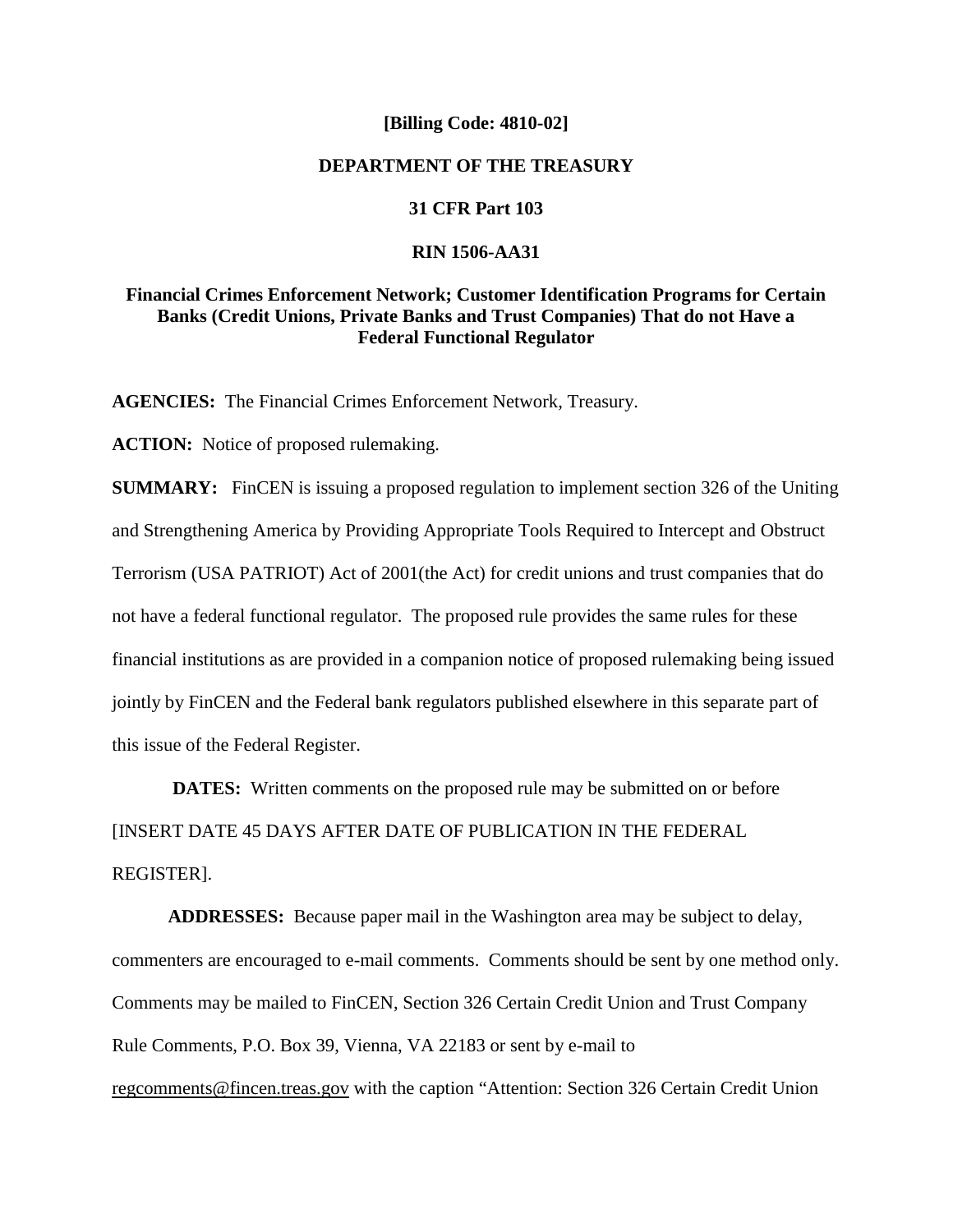and Trust Company Rule Comments" in the body of the text. Comments may be inspected at FinCEN between 10 a.m. and 4 p.m. in the FinCEN Reading Room in Washington, D.C. Persons wishing to inspect the comments submitted must request an appointment by telephoning (202) 354-6400 (not a toll-free number).

# **FOR FURTHER INFORMATION CONTACT:** Office of the Chief Counsel (FinCEN), (703) 905-3590.

### **SUPPLEMENTARY INFORMATION:**

#### **I. Background**

#### **A. Section 326 of the USA PATRIOT Act**

On October 26, 2001, President Bush signed into law the USA PATRIOT Act, Pub. L. 107-56. Title III of the Act, captioned "International Money Laundering Abatement and Antiterrorist Financing Act of 2001," adds several new provisions to the Bank Secrecy Act (BSA), 31 U.S.C. 5311 *et seq*. These provisions are intended to facilitate the prevention, detection, and prosecution of international money laundering and the financing of terrorism.

Section 326 of the Act adds a new subsection (l) to 31 U.S.C. 5318 that requires the Secretary to prescribe regulations setting forth minimum standards for financial institutions that relate to the identification and verification of any person who applies to open an account. Final regulations implementing section 326 must be effective by October 25, 2002.

Section 326 applies to all "financial institutions." This term is defined very broadly in the BSA to encompass a variety of entities including banks, agencies and branches of foreign banks in the United States, thrifts, credit unions, brokers and dealers in securities or commodities, insurance companies, travel agents, pawnbrokers, dealers in precious metals, check-cashers, casinos, and telegraph companies, among many others. See 31 U.S.C. 5312(a)(2).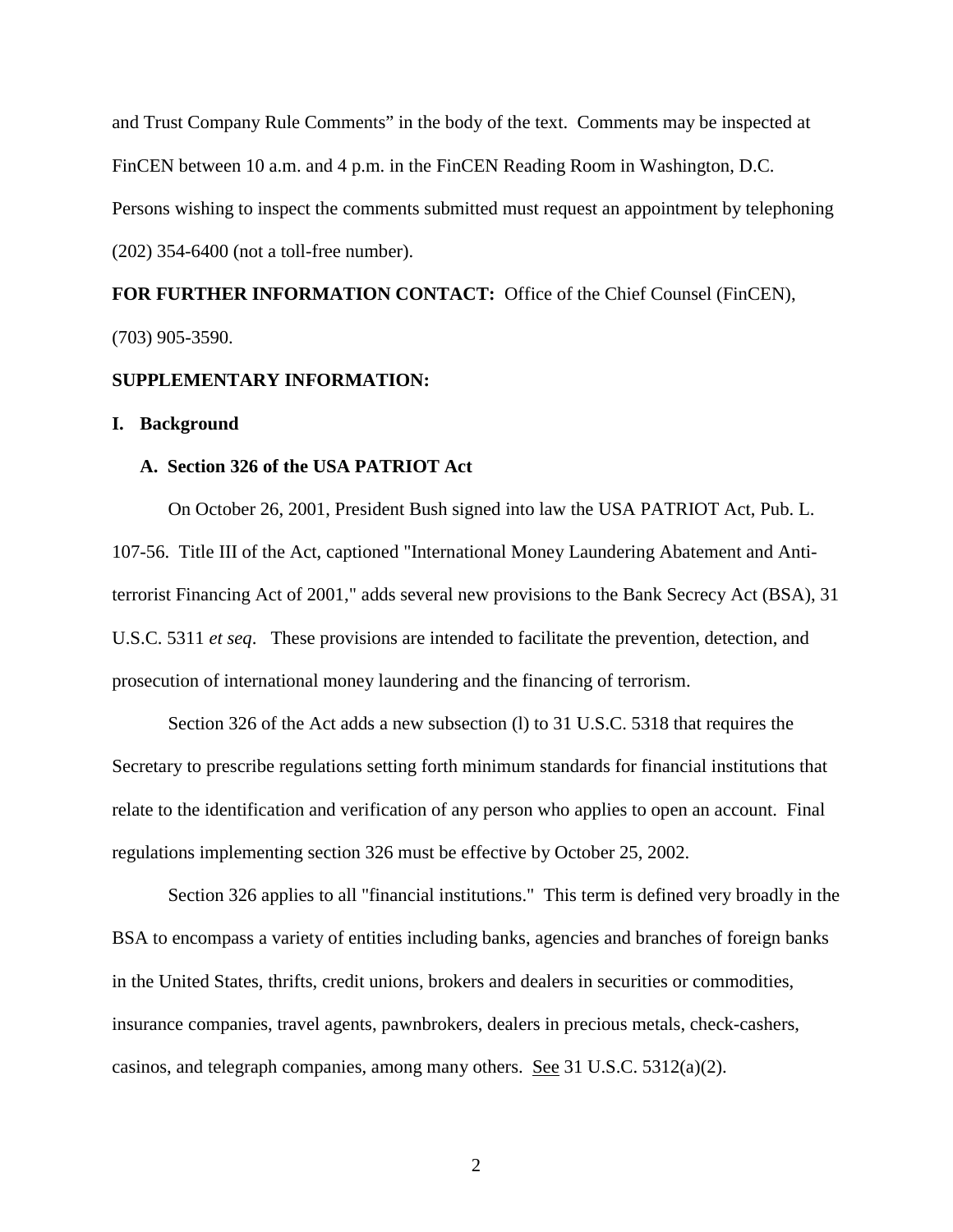For any financial institution engaged in financial activities described in section 4(k) of the Bank Holding Company Act of 1956 (section 4(k) institutions), the Secretary is required to prescribe the regulations issued under section 326 jointly with each of the Federal bank regulators (the Agencies), the SEC, and the CFTC (the Federal functional regulators). FinCEN and the Federal bank regulators are today jointly issuing a proposed rule that applies to banks within the meaning of 31 CFR 103.11(c) that are subject to a Federal banking regulator. Under its own authority, FinCEN is issuing this proposed rule to extend rules identical<sup>1</sup> to those in the joint proposal to all banks lacking a Federal functional regulator, namely private banks and State chartered credit unions that are not federally insured, and trust companies. The text of the joint rule is published elsewhere in this separate part of this issue of the Federal Register.

 Section 326 of the Act provides that the regulations must contain certain requirements. At a minimum, the regulations must require financial institutions to implement reasonable procedures for (1) verifying the identity of any person seeking to open an account, to the extent reasonable and practicable; (2) maintaining records of the information used to verify the person's identity, including name, address, and other identifying information; and (3) determining whether the person appears on any lists of known or suspected terrorists or terrorist organizations provided to the financial institution by any government agency.

In prescribing these regulations, the Secretary is directed to take into consideration the various types of accounts maintained by various types of financial institutions, the various methods of opening accounts, and the various types of identifying information available.

The Secretary has determined that the records required to be kept by section 326 of the Act have a high degree of usefulness in criminal, tax, or regulatory investigations or proceedings,

<u>.</u>

 $1$  The references in the joint rule to a bank's anti-money laundering program requirement (proposed section 103.121) (b)(1)) and to the procedures for exemptions granted by the Federal functional regulator (with Treasury concurrence)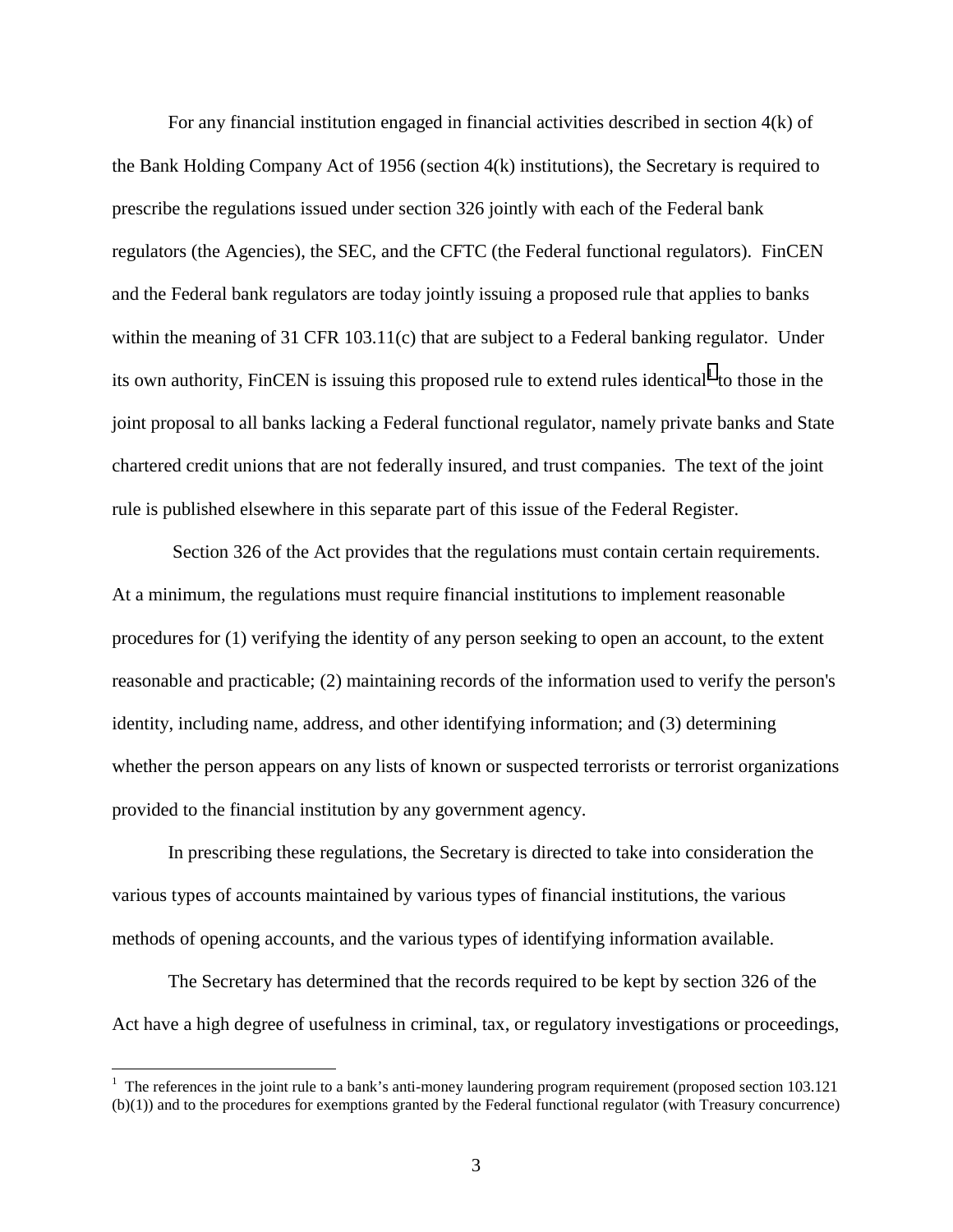or in the conduct of intelligence or counterintelligence activities, to protect against international terrorism.

#### **B. Codification of the Proposed Rule**

The substantive requirements of the proposed rule will be codified with other Bank Secrecy Act regulations as part of Treasury's regulations in 31 CFR Part 103. FinCEN anticipates that, at that time, it will publish a final rule that implements section 326 in a single section that will apply to all banks.

#### **II. Detailed Analysis**

#### **A. Regulations Implementing Section 326**

### *Definitions.*

 $\overline{a}$ 

 *Account.* The proposed rule's definition of "account" is based on the statutory definition of "account" that is used in section 311 of the Act. "Account" means each formal banking or business relationship established to provide ongoing services, dealings, or other financial transactions. For example, a deposit account, transaction or asset account, and a credit account or other extension of credit would each constitute an account.

 Section 311 of the Act does not require that this definition be used for regulations implementing section 326 of the Act. However, to the extent possible, Treasury proposes to apply consistent definitions for each of the regulations implementing the Act to reduce confusion. "Deposit accounts" and "transaction accounts," which as previously noted, are considered "accounts" for purposes of this rulemaking, are themselves defined terms. In addition, the term "account" is limited to banking and business relationships established to provide "ongoing" services, dealings, or other financial transactions to make clear that this term is not

(proposed section 103.121(c)) will be modified appropriately at the final rule stage.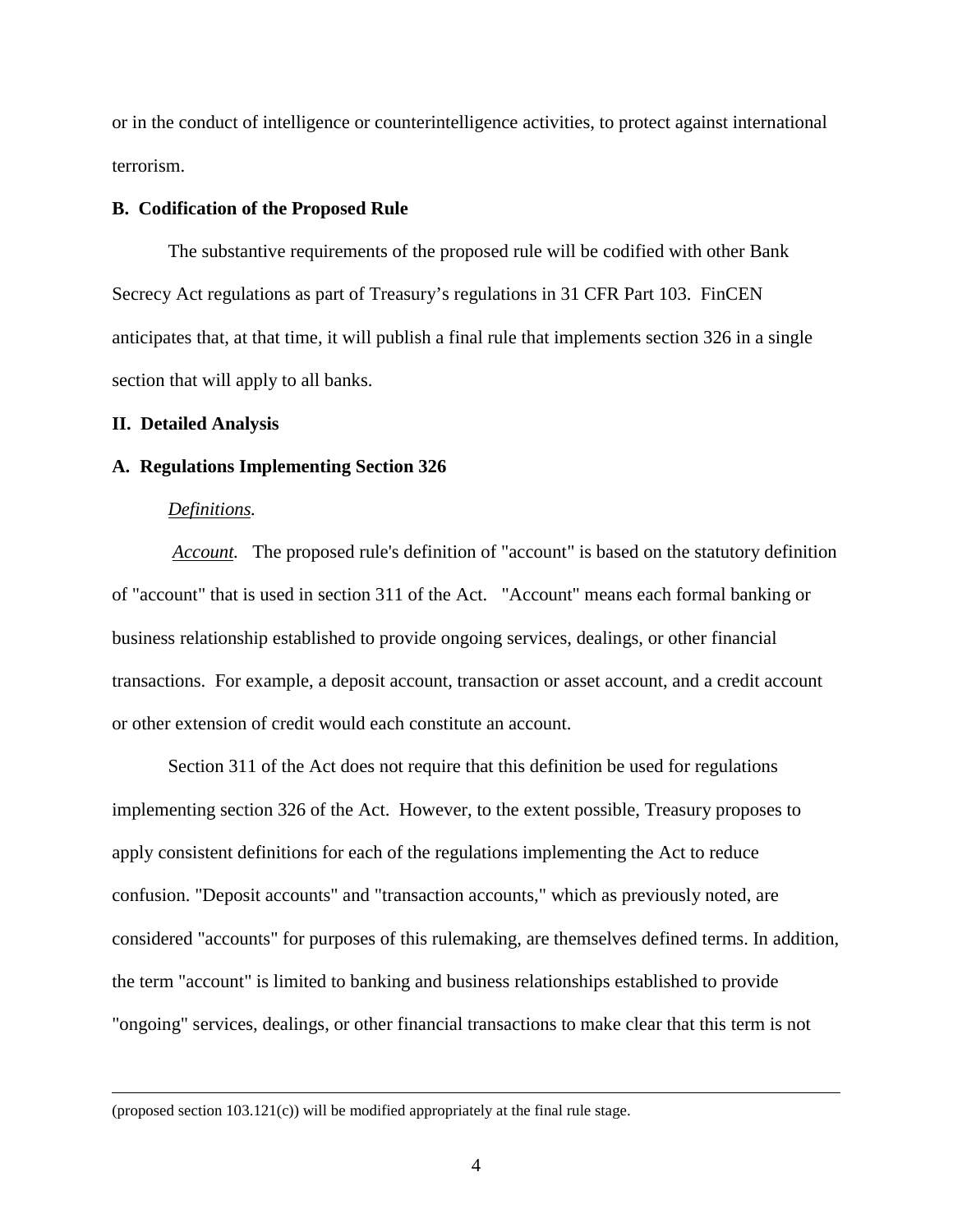intended to cover infrequent transactions such as the occasional purchase of a money order or a wire transfer.

*Bank.* For purposes of this proposed rule, the "bank" includes only those banks within the meaning of 31 CFR 103.11(c) that lack a Federal functional regulator. These are private banks and certain State chartered credit unions that are not federally insured, and trust companies.

 *Customer.* The proposed rule defines "customer" to mean any person seeking to open a new account. Accordingly, the term "customer" includes a person applying to open an account, but would not cover a person seeking information about an account, such as rates charged or interest paid on an account**,** if the person does not actually open an account. "Customer" includes both individuals and other persons such as corporations, partnerships, and trusts**.** In addition, any person seeking to open an account at a bank, on or after the effective date of the final rule, will be a "customer," regardless of whether that person already has an account at the bank.

The proposed rule also defines a "customer" to include any signatory on an account. Thus, for example, an individual with signing authority over a corporate account is a "customer" within the meaning of the proposed rule. A signatory can become a "customer" when the account is opened or when the signatory is added to an existing account.

The requirements of section 326 of the Act apply to any person "seeking to open a new account." Accordingly, transfers of accounts from one bank to another, that are not initiated by the customer, for example, as a result of a merger, acquisition, or purchase of assets or assumption of liabilities, fall outside of the scope of section 326, and are not covered by the proposed regulation.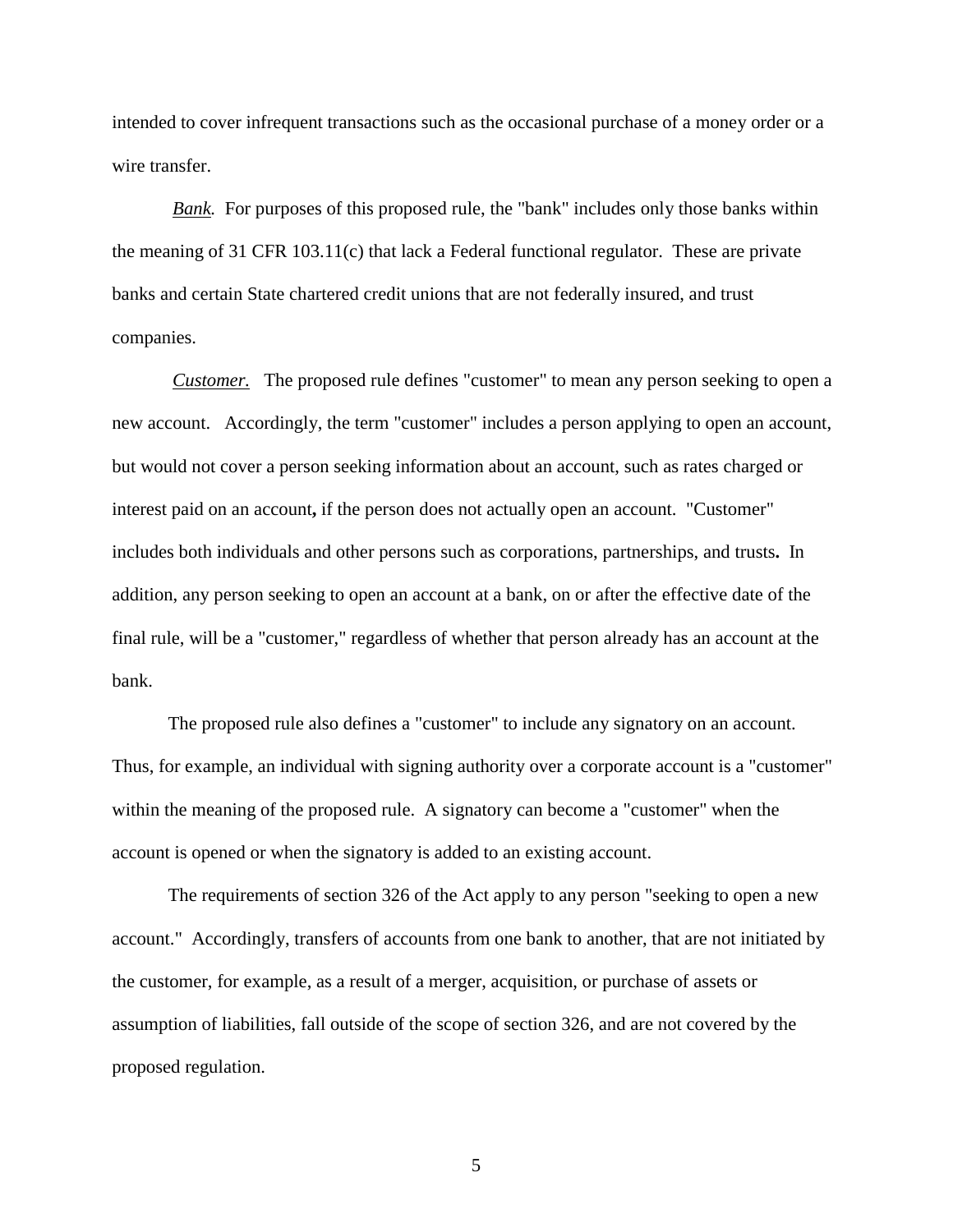*Person.* The proposed rule defines "person" by reference to § 103.11(z). This definition includes individuals, corporations, partnerships, trusts, estates, joint stock companies, associations, syndicates, joint ventures, other unincorporated organizations or groups, certain Indian Tribes, and all entities cognizable as legal personalities.

 *U.S. Person.* Under the proposed rule, for an individual, "U.S. person" means a U.S. citizen. For persons other than an individual, "U.S. person" means an entity established or organized under the laws of a State or the United States. A non-U.S. person is defined as a person who does not satisfy these criteria.

*Taxpayer identification number*. The proposed rule continues the provision in current § 103.34(a)(4), which provides that the provisions of section 6109 of the Internal Revenue Code and the regulations of the Internal Revenue Service thereunder determine what constitutes a taxpayer identification number.

#### *Customer Identification Program: Minimum Requirements.*

*General Rule.* Section 326 of the Act requires Treasury to issue a regulation that establishes minimum standards regarding the identity of any customer who applies to open an account. Section 326 then prescribes three procedures that Treasury must require institutions to implement as part of this process: (1) identification and verification of persons seeking to open an account; (2) recordkeeping; and (3) comparison with government lists.

Rather than imposing the same list of specific requirements on every bank, regardless of its circumstances, the proposed regulation requires all banks to implement a Customer Identification Program (CIP) that is appropriate given the bank's size, location, and type of business. The proposed regulation requires a bank's CIP to contain the statutorily prescribed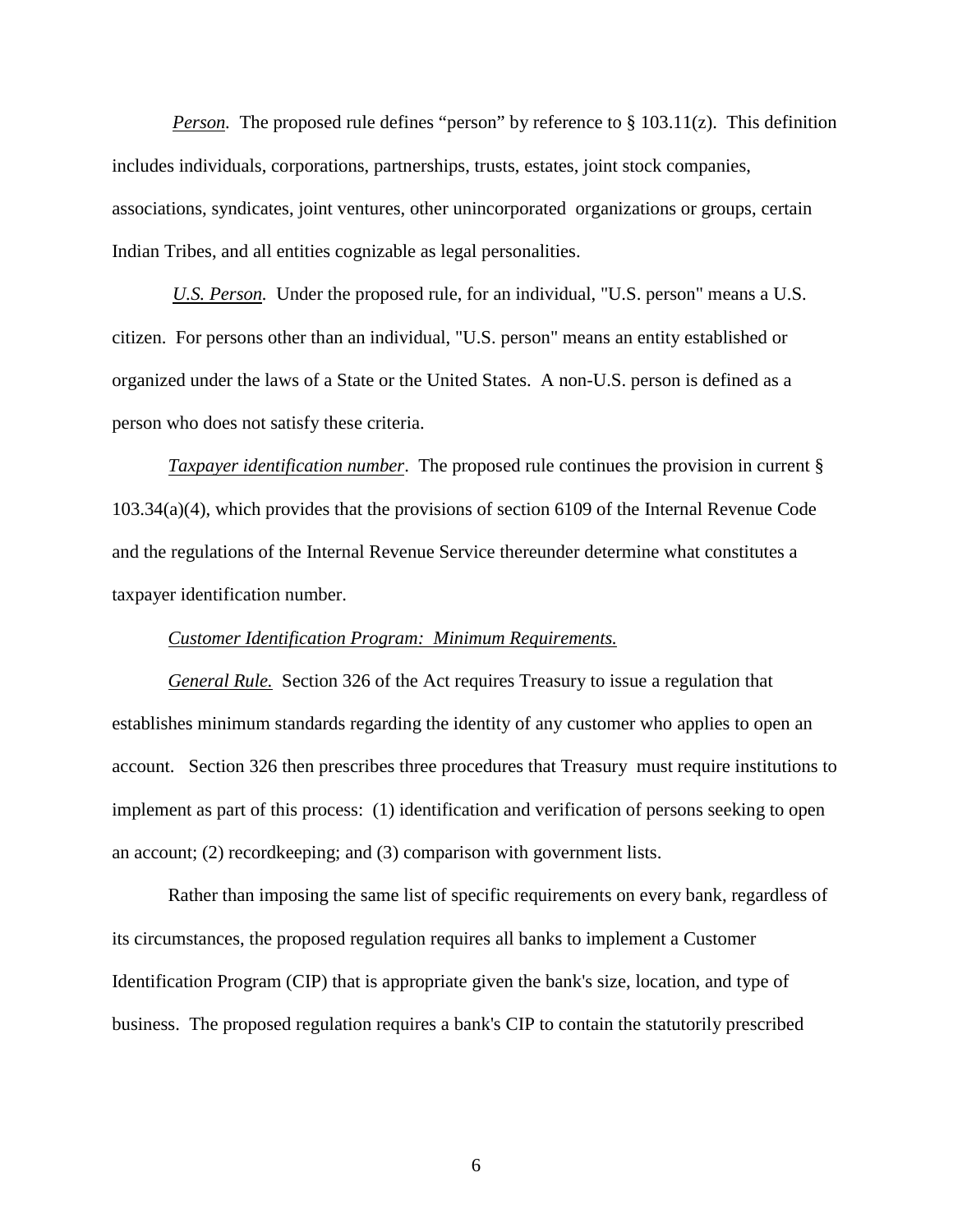procedures, describes these procedures, and details certain minimum elements that each of the procedures must contain.

 In addition, the proposed rule requires that the CIP be written and that it be approved by the bank's board of directors or a committee of the board. This latter requirement highlights the responsibility of a bank's board of directors to approve and exercise general oversight over the bank's CIP.

Under the proposed joint regulation for federally regulated banks, the CIP must be incorporated into the bank's anti-money laundering (BSA) program. FinCEN has not yet issued an anti-money laundering program regulation for the banks subject to this proposed rule, but anticipates doing so in the near future, at which time they would be required to incorporate the CIP into that program. A bank's BSA program must include (1) internal policies, procedures, and controls to ensure ongoing compliance; (2) designation of a compliance officer; (3) an ongoing employee training program; and (4) an independent audit function to test programs. Each of these requirements also applies to a bank's CIP.

*Identity Verification Procedures.* Under section 326 of the Act, the regulations issued by Treasury must require banks to implement and comply with reasonable procedures for verifying the identity of any person seeking to open an account, to the extent reasonable and practicable. The proposed regulation implements this requirement by providing that each bank must have risk-based procedures for verifying the identity of a customer that take into consideration the types of accounts that banks maintain, the different methods of opening accounts, and the types of identifying information available. These procedures must enable the bank to form a reasonable belief that it knows the true identity of the customer.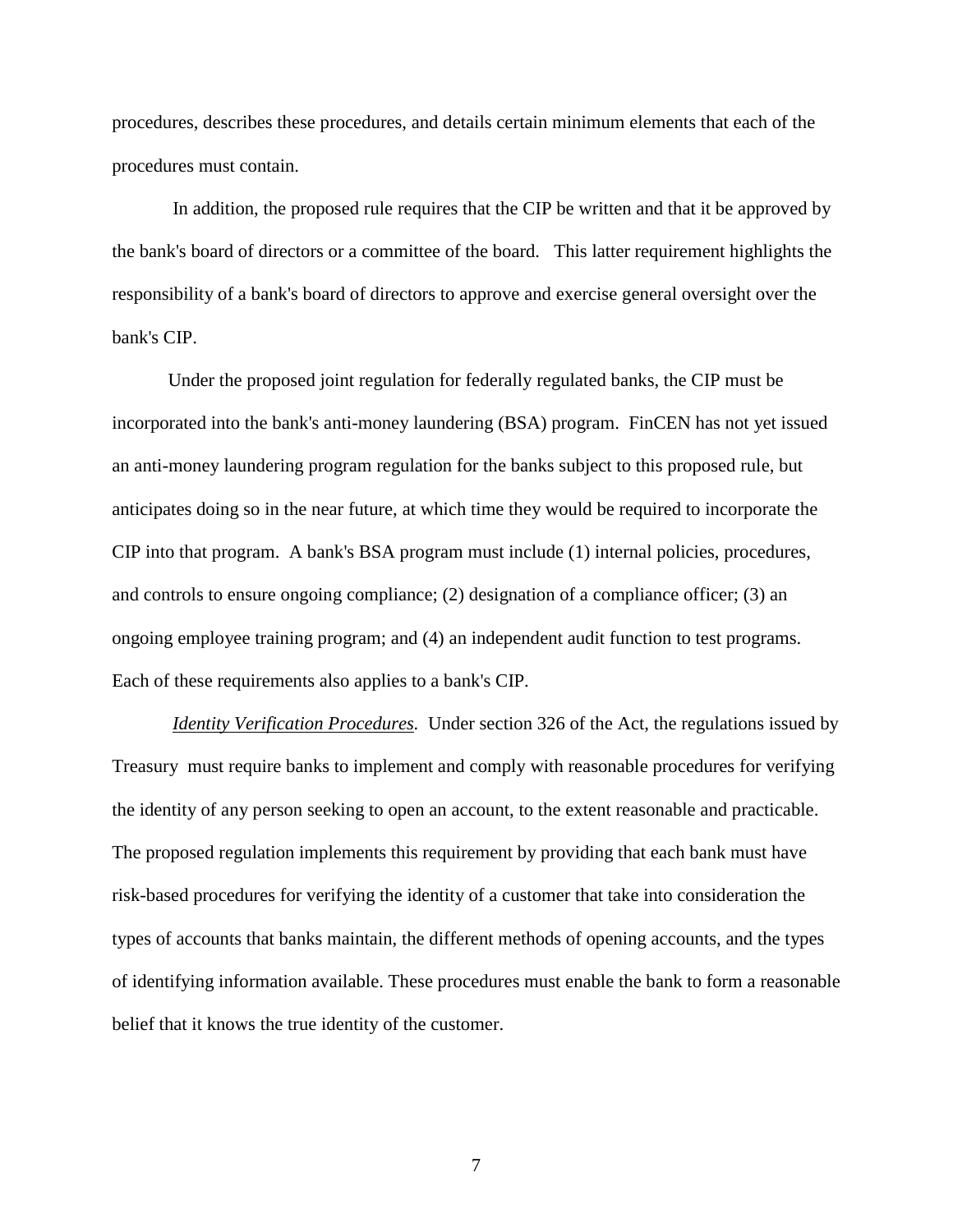Under the proposed regulation, a bank must first have procedures that specify the identifying information that the bank must obtain from any customer.The proposed regulation also sets forth certain, minimal identifying information that a bank must obtain prior to opening an account or adding a signatory to an account. Second, the bank must have procedures describing how the bank will verify the identifying information provided. The bank must have procedures that describe when it will use documents for this purpose and when it will use other methods, either in addition or as an alternative to using documents for the purpose of verifying the identity of a customer.

 While a bank's CIP must contain the identity verification procedures set forth above, these procedures are to be risk-based. For example, a bank need not verify the identifying information of an existing customer seeking to open a new account, or who becomes a signatory on an account, if the bank (1) previously verified the customer's identity in accordance with procedures consistent with this regulation, and (2) continues to have a reasonable belief that it knows the true identity of the customer. The proposal requires a bank to exercise reasonable efforts to ascertain the identity of each customer.

Although the main purpose of the Act is to prevent and detect money laundering and the financing of terrorism, Treasury anticipates that the proposed regulation will ultimately benefit consumers. In addition to deterring money laundering and terrorist financing, requiring every bank to establish comprehensive procedures for verifying the identity of customers should reduce the growing incidence of fraud and identity theft involving new accounts.<sup>2</sup>

 $\overline{a}$ 

**<sup>2</sup>** Last year, over 86,000 complaints were logged into the Identity Theft Complaint database established by the Federal Trade Commission (FTC). Forms of identity theft commonly reported included (1) credit card fraud, where one or more new credit cards were opened in the victim's name; (2) bank fraud, where a new bank account was opened in the victim's name; and (3) fraudulent loans, where a loan had been obtained in the victim's name. See Statement of J. Howard Beales, Director, Bureau of Consumer Protection, FTC, to the Senate Committee on the Judiciary, Subcommittee on Technology, March 20, 2002.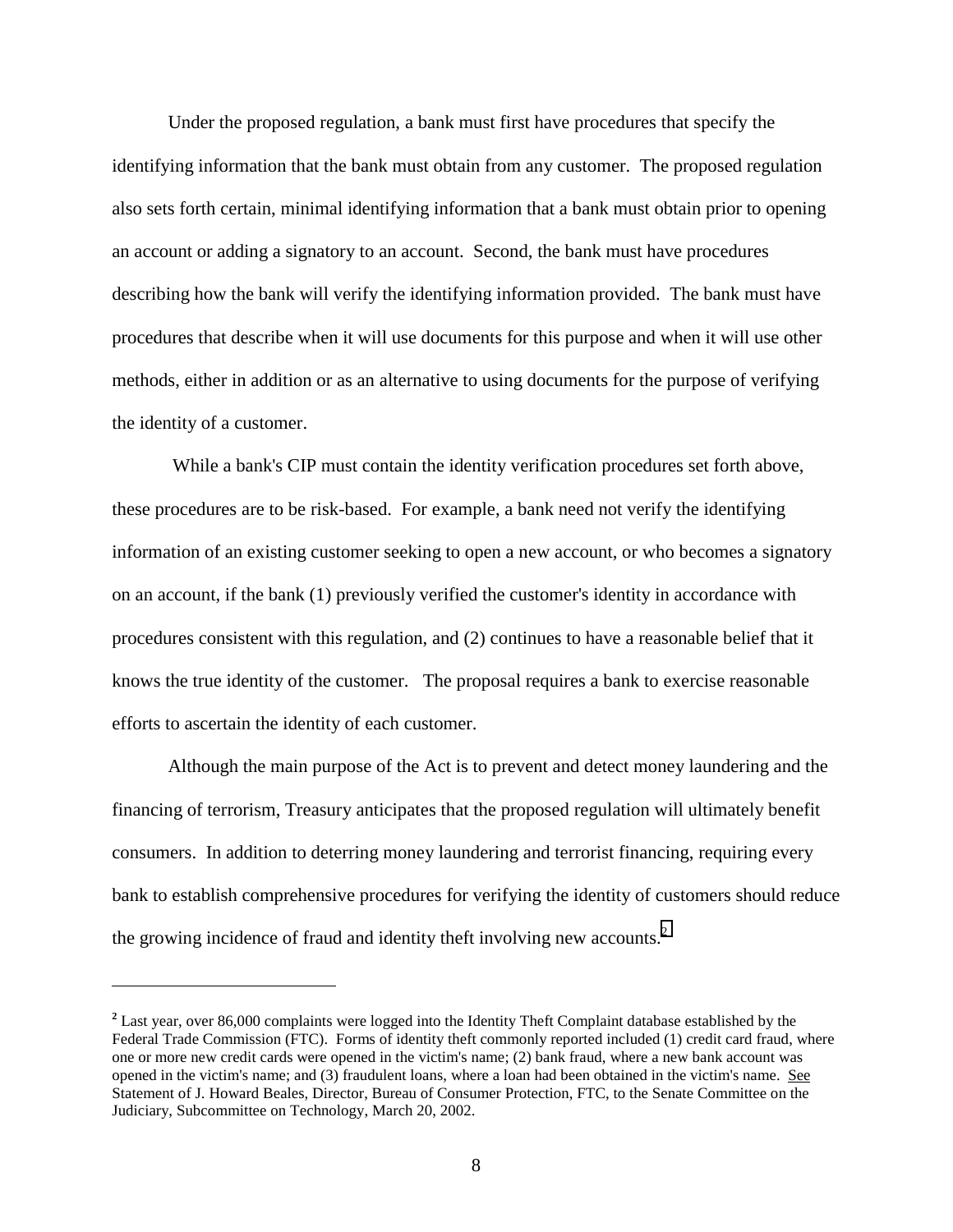*Information Required.* The proposed regulation provides that a bank's CIP must contain procedures that specify the identifying information the bank must obtain from a customer. At a minimum, a bank must obtain from each customer the following information prior to opening an account or adding a signatory to an account: name; address; for individuals, date of birth; and an identification number, described in greater detail below. To satisfy the requirement that a bank obtain the address of a customer, Treasury expects a bank to obtain both the address of an individual's residence and, if different, the individual's mailing address. For customers who are not individuals, the bank should obtain an address showing the customer's principal place of business and, if different, the customer's mailing address.

For U.S. persons a bank must obtain a U.S. taxpayer identification number (e.g., social security number, individual taxpayer identification number, or employer identification number). For non-U.S. persons a bank must obtain one or more of the following: a taxpayer identification number; passport number and country of issuance; alien identification card number; or number and country of issuance of any other government-issued document evidencing nationality or residence and bearing a photograph or similar safeguard. The basic information that banks would be required to obtain under this proposed regulation reflects the type of information that financial institutions currently obtain in the account-opening process and is similar to the identifying information currently required for each deposit or share account opened (see 31 CFR  $103.34(a)(1)$ . The proposed regulation uses the term "similar safeguard" to permit the use of any biometric identifiers that may be used in addition to, or instead of, photographs.

Treasury recognizes that a new business may need access to banking services, particularly a bank account or an extension of credit, before it has received an employer identification number from the Internal Revenue Service. For this reason, the proposed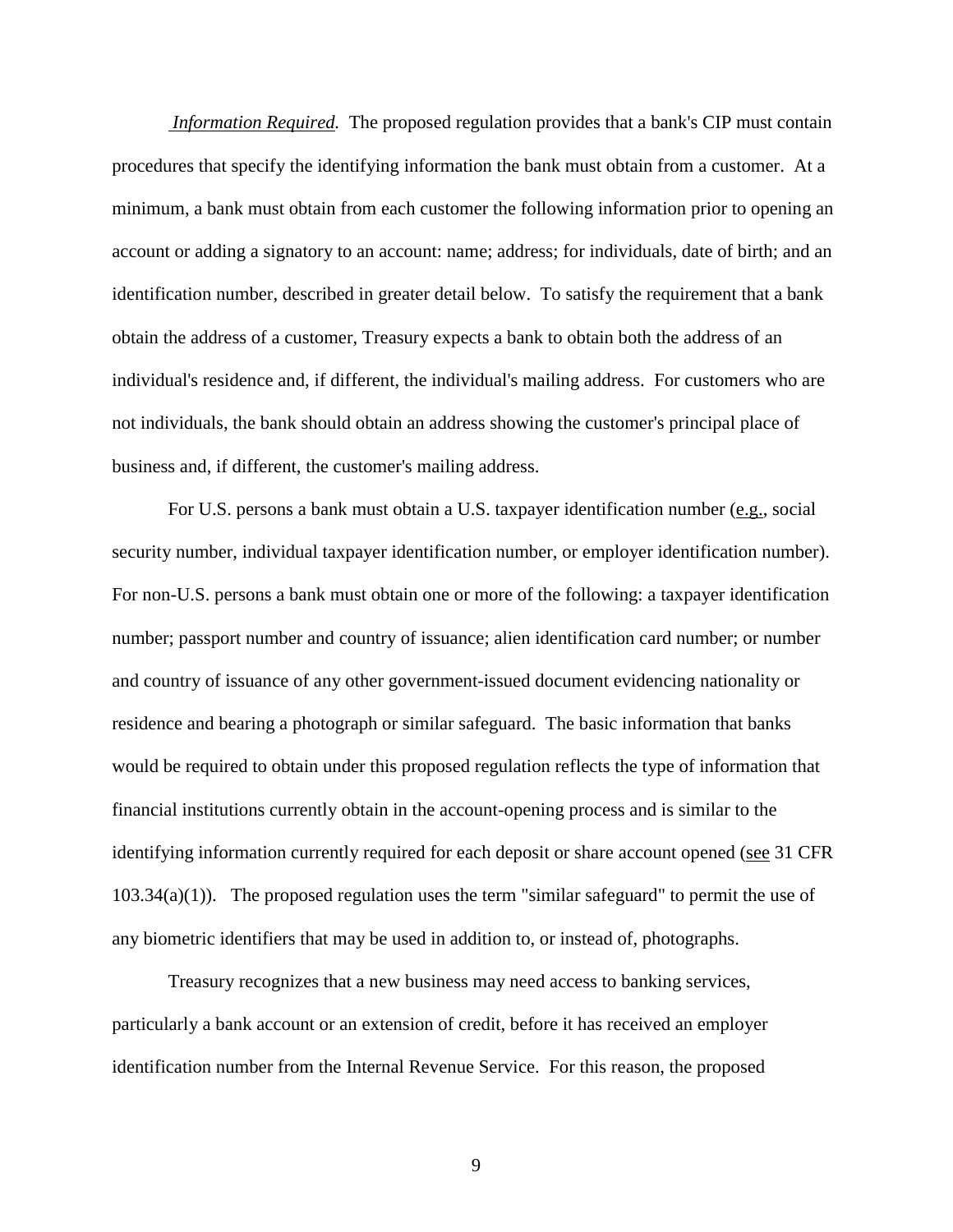regulation contains a limited exception to the requirement that a taxpayer identification number must be provided prior to establishing or adding a signatory to an account. Accordingly, a CIP may permit a bank to open or add a signatory to an account for a person other than an individual (such as a corporation, partnership, or trust) that has applied for, but has not received, an employer identification number. However, in such a case, the CIP must require that the bank obtain a copy of the application before it opens or adds a signatory to the account and obtain the employee identification number within a reasonable period of time after an account is established or a signatory is added to an account. Currently, the IRS indicates that the issuance of an employer identification number can take up to five weeks. This length of time, coupled with when the person applied for the employer identification number, should be considered by the bank in determining the reasonable period of time within which the person should provide its employer identification number to the bank.

 *Verification*. The proposed regulation provides that the CIP must contain risk-based procedures for verifying the information that the bank obtains in accordance with the proposed rule, within a reasonable period of time after the account is opened.Treasury considered proposing that a customer's identity be verified before an account is opened or within a specific time period after the account is opened. However, Treasury recognizes that such a position would be unduly burdensome for both banks and customers and therefore contrary to the plain language of the statute, which states that the procedures must be both reasonable and practicable. The amount of time it will take an institution to verify identity may depend upon the type of account opened, whether the customer is physically present when the account is opened, and the type of identifying information available. In addition, although an account may be opened, it is common practice among banks to place limits on the account, such as by restricting the number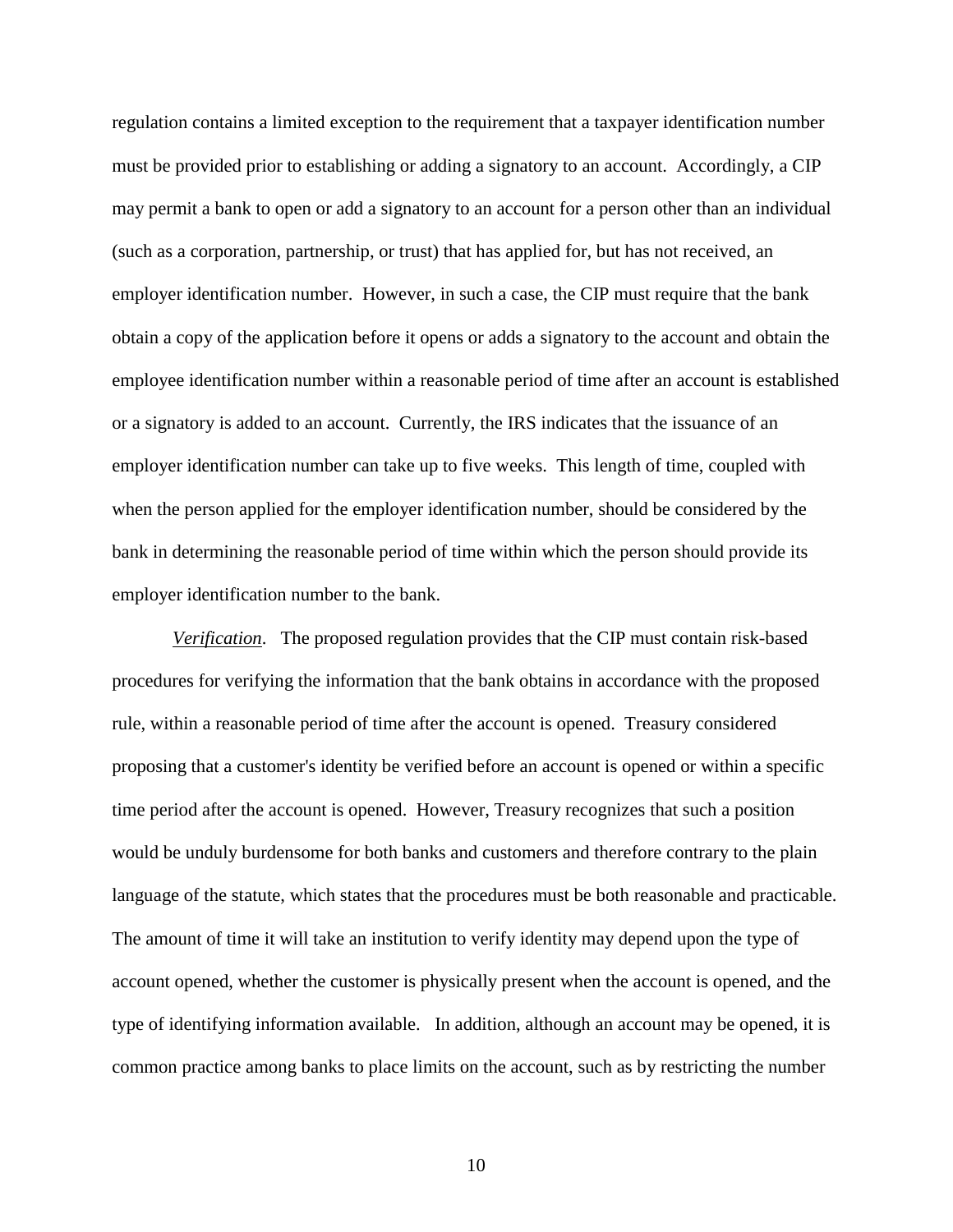of transactions or the dollar value of transactions, until a customer's identity is verified. Therefore, the proposed regulation provides a bank with the flexibility to use a risk-based approach to determine how soon identity must be verified.<sup>3</sup>

*Verification Through Documents.* The CIP must contain procedures describing when the bank will verify identity through documents and setting forth the documents that the bank will use for this purpose. For individuals, these documents may include: unexpired governmentissued identification evidencing nationality or residence and bearing a photograph or similar safeguard. For corporations, partnerships, trusts, and other persons that are not individuals, these may be documents showing the existence of the entity, such as registered articles of incorporation, a government-issued business license, partnership agreement, or trust instrument.

 *Non-Documentary Verification*. The proposed regulation provides that a bank's CIP also must contain procedures describing non-documentary methods the bank will use to verify identity and when these methods will be used in addition to, or instead of, relying on documents. For example, the procedures must address situations where an individual is unable to present an unexpired government-issued identification document that bears a photograph or similar safeguard; the bank is not familiar with the documents presented; the account is opened without obtaining documents; the account is not opened in a face-to-face transaction; and the type of account increases the risk that the bank will not be able to verify the true identity of the customer through documents.

Treasury believes that banks typically require documents to be presented when an account is opened face-to-face. Although customers usually satisfy these requirements by presenting government-issued identification documents bearing a photograph, such as a driver's

 $\overline{a}$ 

<sup>&</sup>lt;sup>3</sup> It is possible that a bank would, however, violate other laws by permitting a customer to transact business prior to verifying the customer's identity. See, e.g., 31 CFR 500, prohibiting transactions involving designated foreign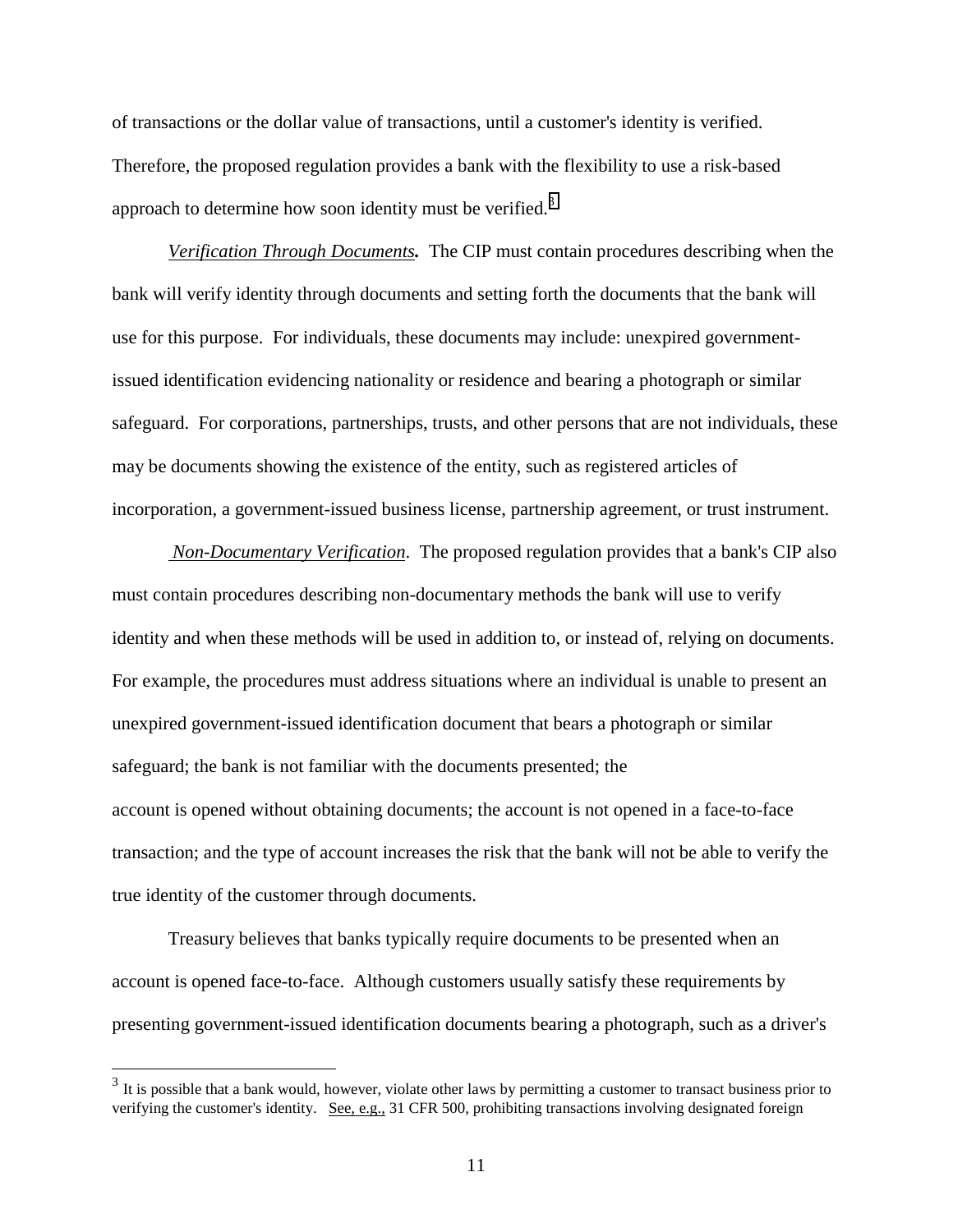license or passport, Treasury recognizes that some customers legitimately may be unable to present those customary forms of identification when opening an account. For example, an elderly person may not have a valid driver's license or passport. Under these circumstances, Treasury expects that banks will provide products and services to those customers and verify their identities through other methods. Similarly, a bank may be unable to obtain original documents to verify a customer's identity when an account is opened by telephone, by mail, and over the Internet. Thus, when an account is opened for a customer who is not physically present, a bank will be permitted to use other methods of verification, to the extent set forth in the CIP.

While other verification methods must be used when a bank cannot examine original documents, Treasury also recognizes that original identification documents, including those issued by a government entity, may be obtained illegally and may be fraudulent. In light of the recent increase in identity fraud, banks are encouraged to use other verification methods, even when a customer has provided original documents.

Obtaining sufficient information to verify a customer's identity can reduce the risk that a bank will be used as a conduit for money laundering and terrorist financing.The risk that the bank will not know the customer's true identity will be heightened for certain types of accounts, such as accounts opened in the name of a corporation, partnership, or trust that is created or conducts substantial business in jurisdictions that have been designated by the United States as a primary money laundering concern or have been designated as non-cooperative by an international body. As a bank's identity verification procedures should be risk-based, they should identify types of accounts that pose a heightened risk, and prescribe additional measures to verify the identity of any person seeking to open an account and the signatory for such accounts.

countries or their nationals.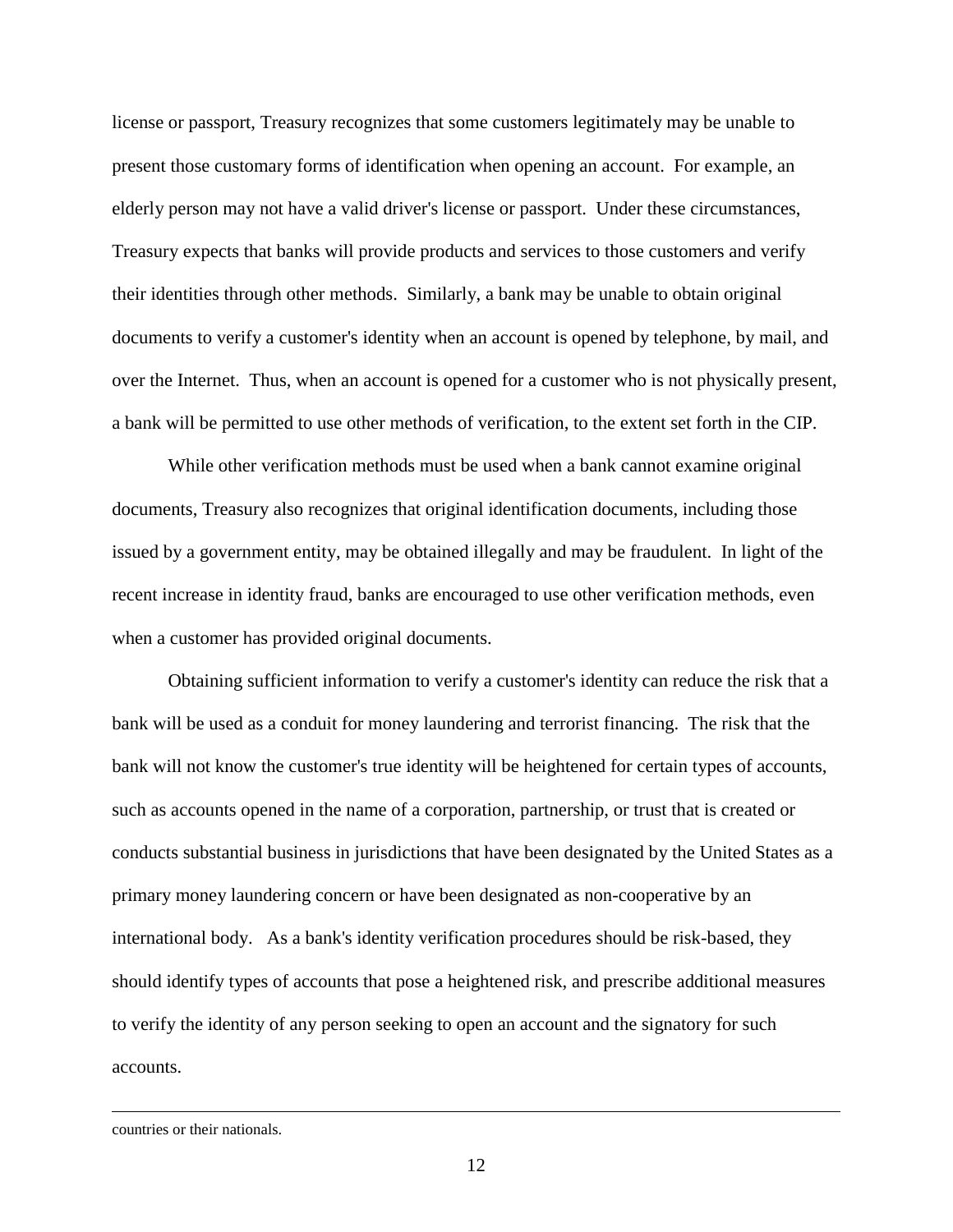The proposed regulation gives examples of other non-documentary verification methods that a bank may use in the situations described above. These methods could include contacting a customer after the account is opened; obtaining a financial statement; comparing the identifying information provided by the customer against fraud and bad check databases to determine whether any of the information is associated with known incidents of fraudulent behavior (negative verification); comparing the identifying information with information available from a trusted third party source, such as a credit report from a consumer reporting agency (positive verification); and checking references with other financial institutions. The bank also may wish to analyze whether there is logical consistency between the identifying information provided, such as the customer's name, street address, ZIP code, telephone number, date of birth, and social security number (logical verification).<sup>4</sup>

Lack of Verification. The proposed regulation also states that a bank's CIP must include procedures for responding to circumstances in which the bank cannot form a reasonable belief that it knows the true identity of a customer.

Generally, a bank should only maintain an account for a customer when it can form a reasonable belief that it knows the customer's true identity.<sup>5</sup> Thus, a bank should have procedures that specify the actions that it will take when it cannot form a reasonable belief that it knows the true identity of a customer, including when an account should not be opened. In addition, a bank's CIP should have procedures that address the terms under which a customer may conduct transactions while a customer's identity is being verified. The procedures also

 $\overline{a}$ 

<sup>&</sup>lt;sup>4</sup> Treasury understands that most banks currently make use of technology that permits instantaneous negative, positive, and logical verification of identity.

<sup>&</sup>lt;sup>5</sup> There are some exceptions to this basic rule. For example, a bank may maintain an account, at the direction of a law enforcement or intelligence agency, although the bank does not know the true identity of a customer.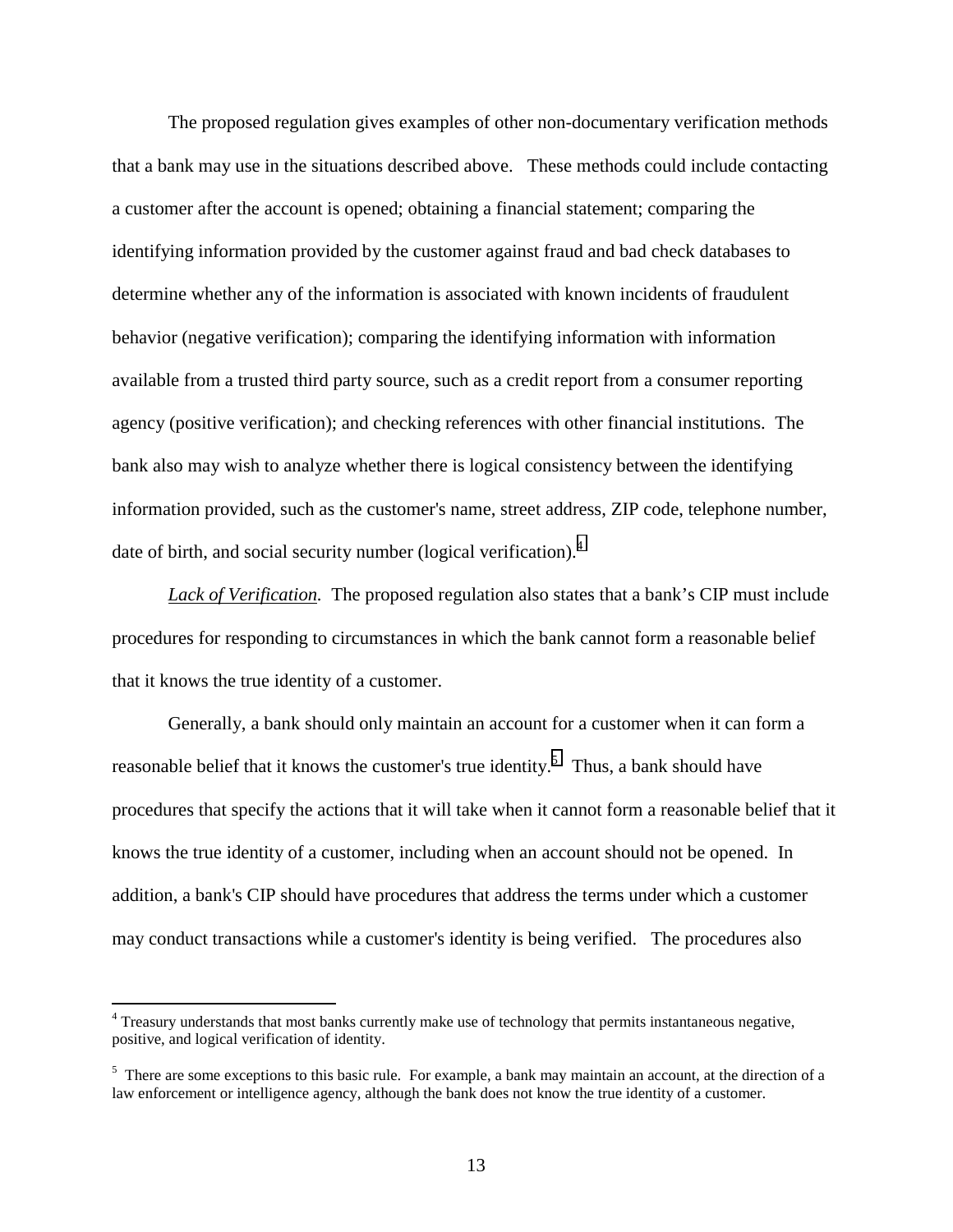should specify at what point, after attempts to verify a customer's identity have failed, a customer's account that has been opened should be closed. Finally, if a bank cannot form a reasonable belief that it knows the identity of a customer, the procedures should also include determining whether a Suspicious Activity Report should be filed in accordance with applicable law and regulation.

 *Recordkeeping.* Section 326 of the Act requires reasonable procedures for maintaining records of the information used to verify a person's name, address, and other identifying information. The proposed regulation sets forth recordkeeping procedures that must be included in a bank's CIP. Under the proposal, a bank is required to maintain a record of the identifying information provided by the customer. Where a bank relies upon a document to verify identity, the bank must maintain a copy of the document that the bank relied on that clearly evidences the type of document and any identifying information it may contain.<sup>6</sup> The bank also must record the methods and result of any additional measures undertaken to verify the identity of the customer. Last, the bank must record the resolution of any discrepancy in the identifying information obtained. The bank must retain all of these records for five years after the date the account is closed.

Treasury emphasizes that the collection and retention of information about a customer, such as an individual's race or sex, as an ancillary part of collecting identifying information do not relieve a bank from its obligations to comply with anti-discrimination laws or regulations, such as the prohibition in the Equal Credit Opportunity Act against discrimination in any aspect of a credit transaction on the basis of race, color, religion, national origin, sex or marital status, age, or other prohibited classifications.

<sup>&</sup>lt;sup>6</sup> The bank need not keep a separate record of the identifying information provided by the customer if this information clearly appears on the copy of the document maintained by the bank.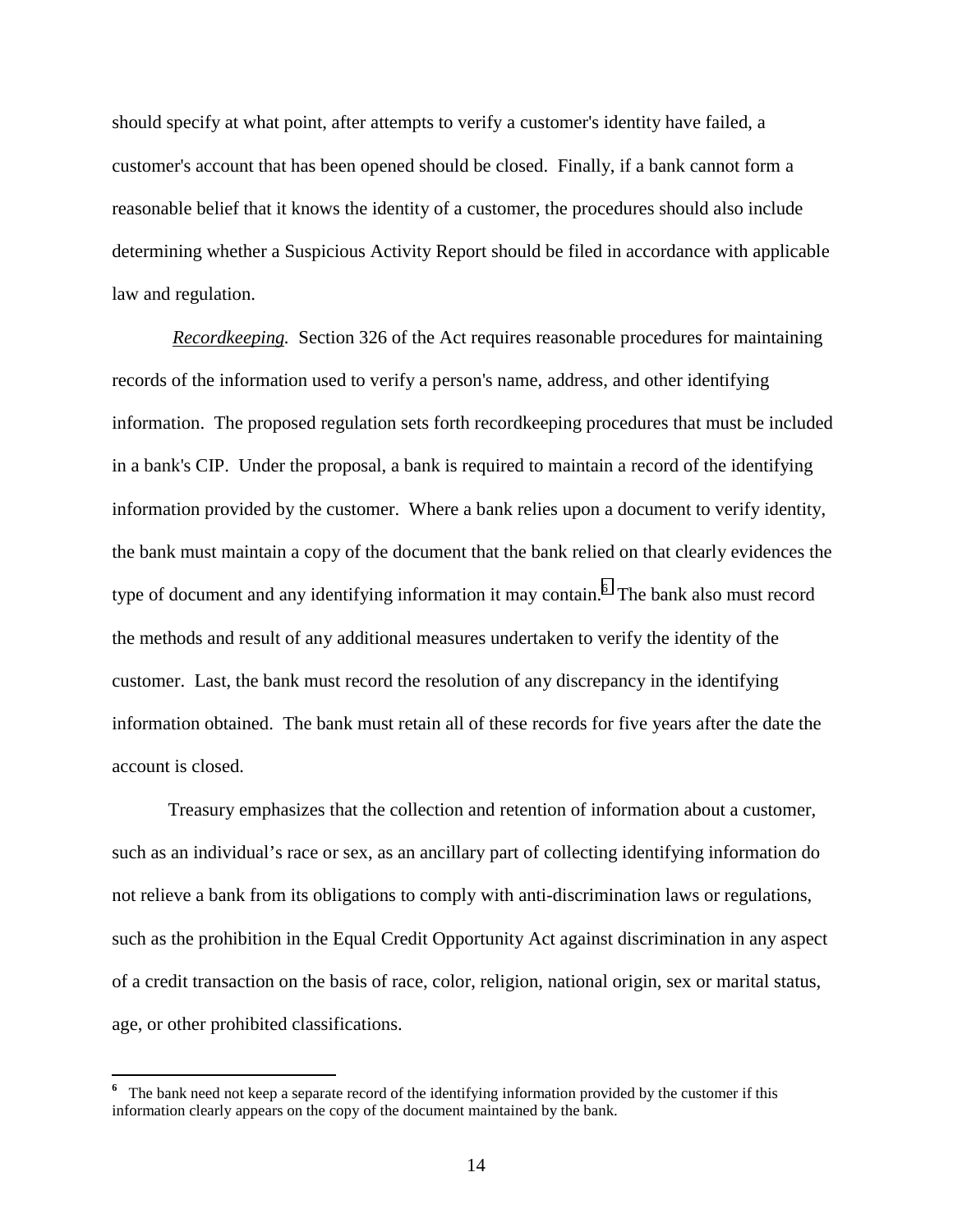Nothing in this proposed regulation modifies, limits or supersedes section 101 of the Electronic Signatures in Global and National Commerce Act, Pub. L. 106-229, 114 Stat. 464 (15 U.S.C. 7001) (E-Sign Act). Thus, a bank may use electronic records to satisfy the requirements of this regulation, as long as the records are accurate and remain accessible in accordance with 31 CFR 103.38(d).

*Comparison with Government Lists.* Section 326 of the Act also requires reasonable procedures for determining whether the customer appears on any list of known or suspected terrorists or terrorist organizations provided to the bank by any government agency. The proposed rule implements this requirement and clarifies that the requirement applies only with respect to lists circulated by the Federal government.

In addition, the proposed rule requires that the procedures must ensure that the bank follows all Federal directives issued in connection with such lists. This provision makes clear that a bank must have procedures for responding to circumstances when the bank determines that a customer is named on a list.

*Customer Notice.* Section 326 of the Act contemplates that financial institutions will provide their customers with "adequate notice" of the customer identification procedures. Therefore, a bank's CIP must include procedures for providing bank customers with adequate notice that the bank is requesting information to verify their identity. A bank may satisfy the notice requirement by generally notifying its customers about the procedures the bank must comply with to verify their identities. For example, the bank may post a sign in its lobby or provide customers with any other form of written or oral notice. If an account is opened electronically, such as through an Internet website, the bank may also provide notice electronically.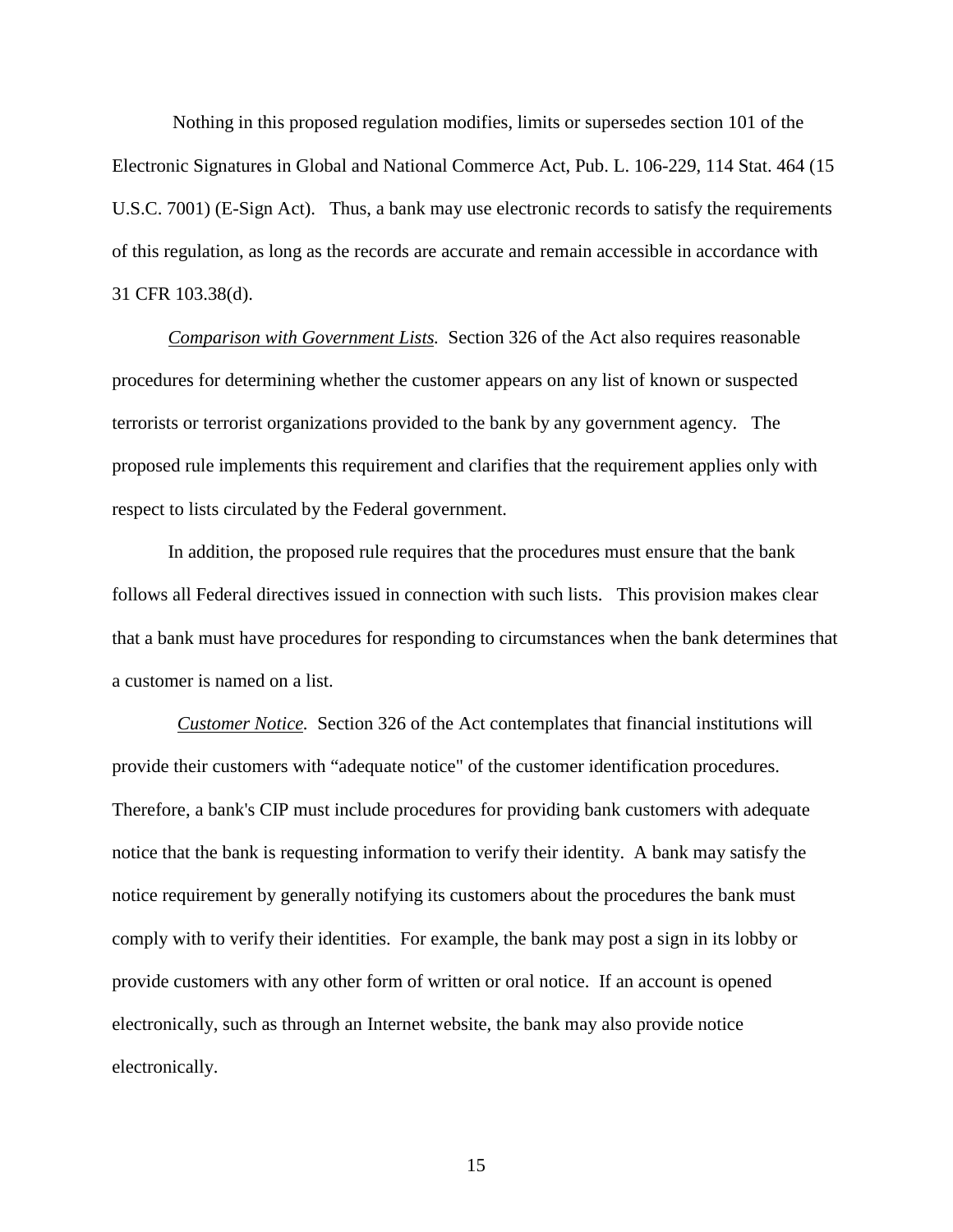*Exemptions.* Section 326 states that the Secretary (and, in the case of section 4(k) institutions, the appropriate Federal functional regulator) may by regulation or order, exempt any financial institution or type of account from the requirements of this regulation in accordance with such standards and procedures as the Secretary may prescribe.

Under the proposed rule, Treasury, may by order or regulation exempt any bank lacking a federal functional regulator or type of account at such a bank from the requirements of this section. In issuing such exemptions, Treasury shall consider whether the exemption is consistent with the purposes of the Bank Secrecy Act, consistent with safe and sound banking, and in the public interest. Treasury also may consider other necessary and appropriate factors.

 *Other Information Requirements Unaffected*. Nothing in the proposal shall be construed to relieve a bank of its obligations to obtain, verify, or maintain information in connection with an account or transaction that is required by another provision in part 103. For example, if an account is opened with a deposit of more than \$10,000 in cash, the bank opening the account must comply with the customer identification requirements in the proposal, as well as with the provisions of section 103.22, which require that certain information concerning the transaction be reported by filing a Cash Transaction Report (CTR).

#### **B. Conforming Amendments to 31 CFR 103.34**

Current section 103.34(a) sets forth customer identification requirements when certain types of deposit accounts are opened. Generally, sections 103.34(a)(1) and (2) require a bank, within 30 days after certain deposit accounts are opened, to secure and maintain a record of the taxpayer identification number of the customer involved. If the bank is unable to obtain the taxpayer identification number within 30 days (or a longer time if the person has applied for a taxpayer identification number), it need take no further action under section 103.34 concerning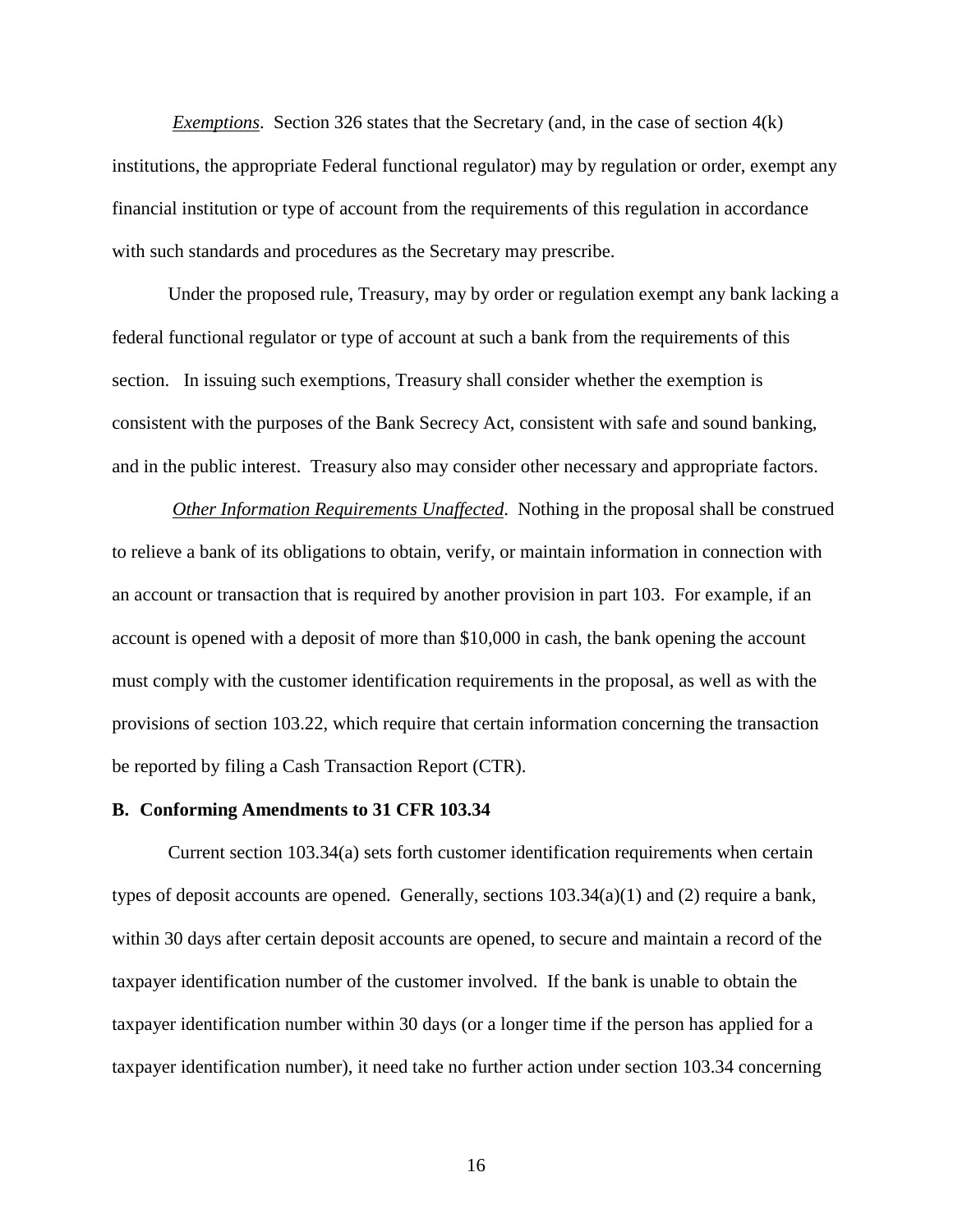the account if it maintains a list of the names, addresses, and account numbers of the persons for which it was unable to secure taxpayer identification numbers, and provides that information to the Secretary upon request. In the case of a non-resident alien, the bank is required to record the person's passport number or a description of some other government document used to determine identification. Treasury believes that the requirements of section  $103.34(a)(1)$  and  $(2)$ are inconsistent with the intent and purpose of section 326 of the Act and incompatible with the proposal.

Section 103.34(a)(3) currently provides that a bank need not obtain a taxpayer identification number with respect to specified categories of persons<sup>7</sup> opening certain deposit accounts. This proposed rule does not contain any exemptions from the CIP requirements.

Treasury is requesting comments on whether any of these exemptions should apply in the context of the proposed CIP requirements in light of the intent and purpose of section 326 of the Act.

Section 103.34(a)(4) provides that section 6109 of the Internal Revenue Code and the rules and regulations of the Internal Revenue Service (IRS) promulgated thereunder shall determine what constitutes a taxpayer identification number. This provision is continued in the proposal. Section 103.34(a)(4) also provides that IRS rules shall determine whose number shall

 $\overline{a}$ 

 $<sup>7</sup>$  The exemption applies to (i) agencies and instrumentalities of Federal, State, local, or foreign governments; (ii)</sup> judges, public officials, or clerks of courts of record as custodians of funds in controversy or under the control of the court; (iii) aliens who are ambassadors; ministers; career diplomatic or consular officers; naval, military, or other attaches of foreign embassies and legations; and members of their immediate families; (iv) aliens who are accredited representatives of certain international organizations, and their immediate families; (v) aliens temporarily residing in the United States for a period not to exceed 180 days; (vi) aliens not engaged in a trade or business in the United States who are attending a recognized college or university, or any training program supervised or conducted by an agency of the Federal Government; (vii) unincorporated subordinate units of a tax exempt central organization that are covered by a group exemption letter; (viii) a person under 18 years of age, with respect to an account opened as part of a school thrift savings program, provided the annual interest is less than \$10; (ix) a person opening a Christmas club, vacation club, or similar installment savings program, provided the annual interest is less than \$10; and (x) non-resident aliens who are not engaged in a trade or business in the United States.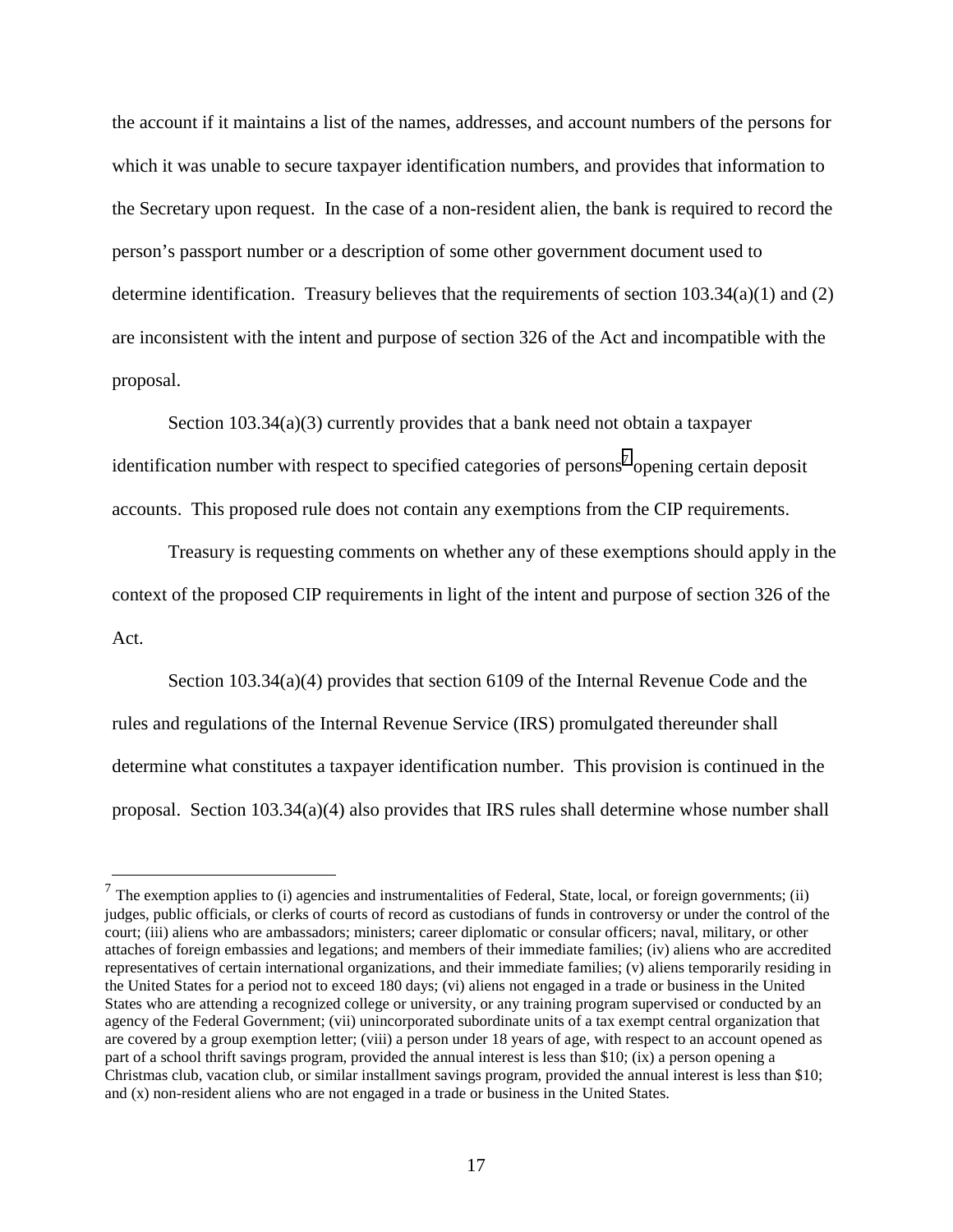be obtained in the case of multiple account holders. Treasury believes that this provision is inconsistent with section 326 of the Act, which requires that banks verify the identity of "any" person seeking to open an account. For these reasons, Treasury is proposing to repeal section 103.34(a).

Section 103.34(b) sets forth certain recordkeeping requirements for banks. Among other things, section 103.34(b)(1) requires a bank to keep "any notations, if such are normally made, of specific identifying information verifying the identity of [a person with signature authority over an account] (such as a driver's license number or credit card number)." Treasury believes that the quoted language in section 103.34(b)(1) is inconsistent with the requirements of the proposal. For this reason, Treasury is proposing to delete the quoted language.

#### **III. Request for Comments**

Treasury invites comment on all aspects of this rulemaking, and specifically seek comment on the following issues:

1. Whether the proposed definition of "account" is appropriate and whether other examples of accounts should be added to the regulatory text.

2. How the proposed regulation should apply to various types of accounts that are designed to allow a customer to transact business immediately.

3. Ways that banks can comply with the requirement that a bank obtain both the address of an individual's residence, and, if different, the individual's mailing address in situations involving individuals who lack a permanent address.

4. Whether non-U.S. persons that are not individuals will be able to provide a bank with the identifying information required in the proposal, or whether other categories of identifying information should be added to this proposal to permit non-U.S. persons that are not individuals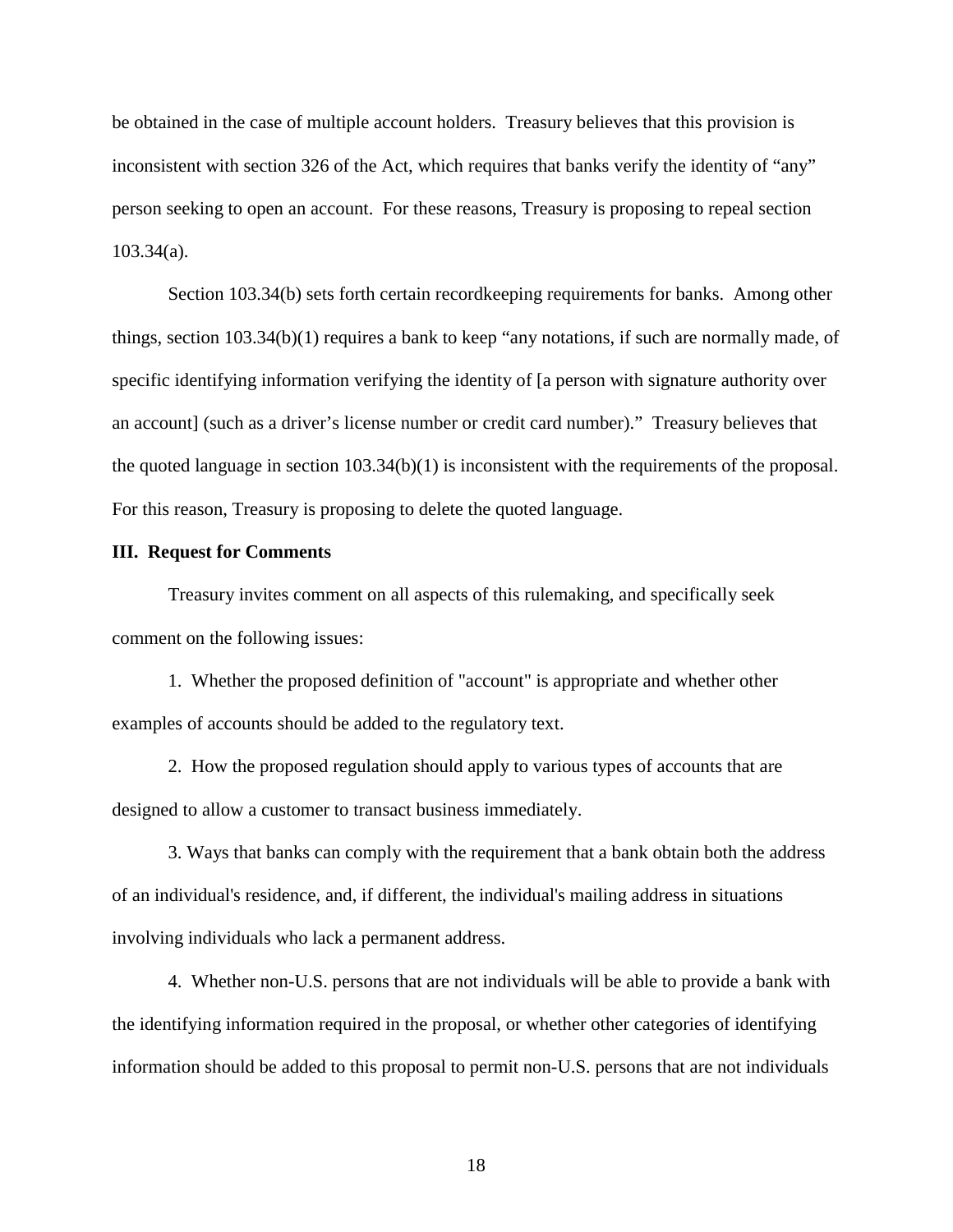to open accounts. Commenters on this issue should suggest other means of identification that banks currently use or should use.

5. Whether the proposed regulation will subject banks to conflicting State laws. Treasury requests that commenters cite and describe any potentially conflicting State laws.

6. The extent to which the verification procedures required by the proposed regulation make use of information that banks currently obtain in the account opening process. Treasury notes that the legislative history of section 326 indicates that Congress intended "the verification procedures prescribed by Treasury [to] make use of information currently obtained by most financial institutions in the account opening process." See H.R. Rep. No. 107-250, pt. 1, at 63 (2001).

7. Whether any of the exemptions from the customer identification requirements contained in current section 103.34(a)(3) should be continued in the proposal. In this regard, Treasury requests that commenters address the standards set forth in the proposal (as well as any other appropriate factors).

### **IV. Regulatory Flexibility Act**

 $\overline{a}$ 

When an agency issues a rulemaking proposal, the Regulatory Flexibility Act (RFA) requires the agency to "prepare and make available for public comment an initial regulatory flexibility analysis" unless the agency certifies that the rule will not have a "significant economic impact on a substantial number of small entities."  $5 \text{ U.S.C. } 603, 605 \text{(b)}$ .

 $8$  The RFA defines the term "small entity" in 5 U.S.C. 601 by reference to the definitions published by the Small Business Administration (SBA). The SBA has defined a "small entity" for banking purposes as a bank or savings institution with less than \$150 million in assets. See 13 CFR 121.201. The NCUA defines "small credit union" as those under \$1 million in assets. Interpretive Ruling and Policy Statement No. 87-2, Developing and Reviewing Government Regulations (52 FR 35231, September 18, 1987).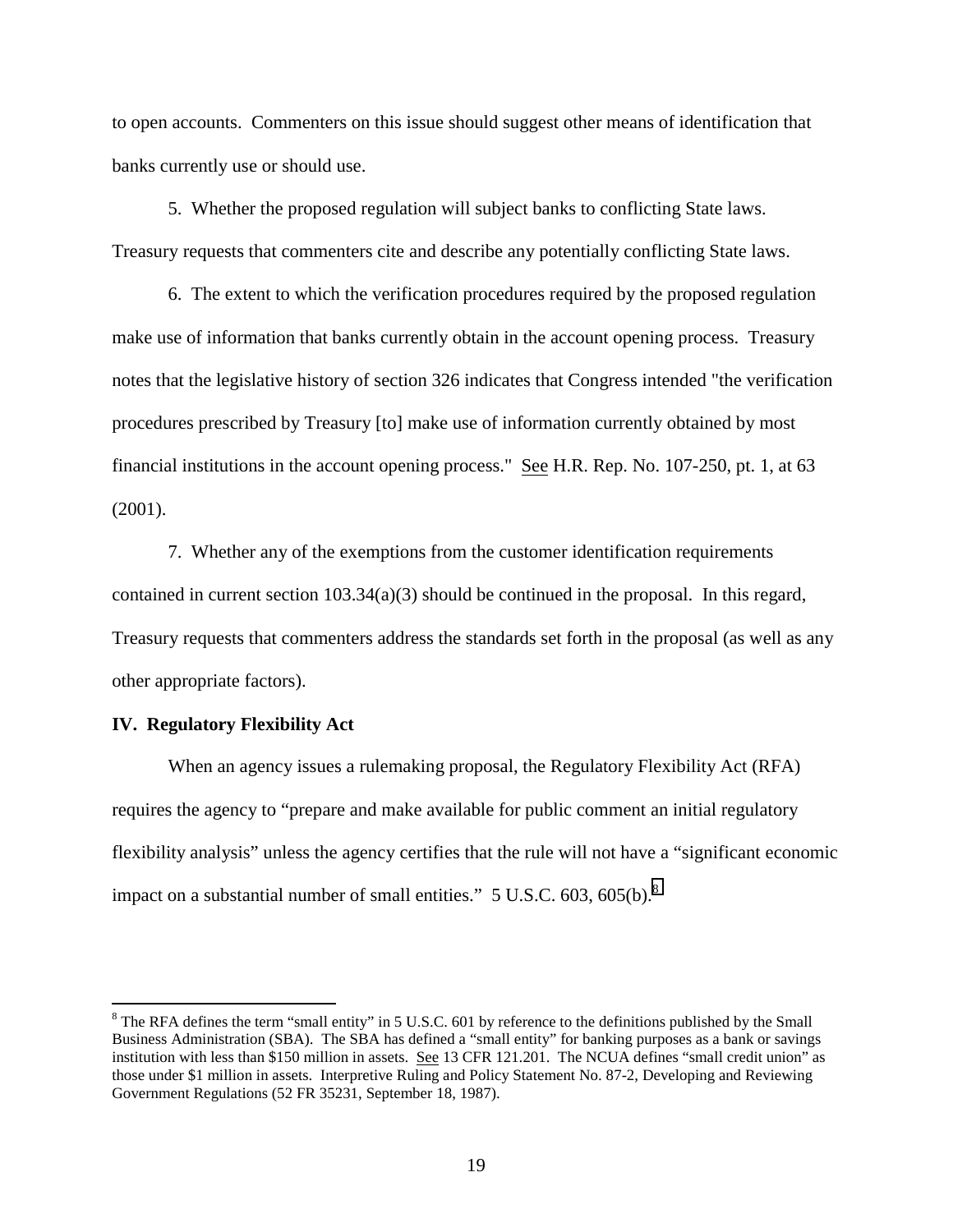Treasury certifies that the proposed rule will not have a significant economic impact on a substantial number of small entities. The requirements of the proposed rule closely parallel the requirements for customer identification programs mandated by section 326 of the Act.

Moreover, Treasury believes that banks already have implemented prudential business practices and anti-money laundering programs that involve the key controls that would be required in a customer identification program in accordance with the proposed regulation. First, all banks already undertake extensive measures to verify the identity of their customers as a matter of good business practice.

Second, banks already should have compliance programs in place to check lists provided by the Federal government of known and suspected terrorists and terrorist organizations. Currently, banks are prohibited from engaging in transactions involving certain foreign countries or their nationals under rules issued by Treasury's Office of Foreign Assets Control (OFAC). See 31 CFR 500. Banks should already have compliance programs in place to ensure that they do not violate OFAC rules. Treasury understands that many banks, including small banks, have instituted programs to check other lists provided to them by the Federal government following the events of September 11, 2001. Treasury believes that all banks have access to a variety of resources, such as computer software packages, that enable them to check lists provided by the Federal government.

Third, Treasury believes the provision in the proposed rule that requires a bank to provide adequate notice to its customers that it is requesting information to verify their identity will impose minimal costs on banks. Banks may elect to satisfy that requirement through a variety of low-cost measures, such as by posting a sign in the bank's lobby or providing any other form of written or oral notice.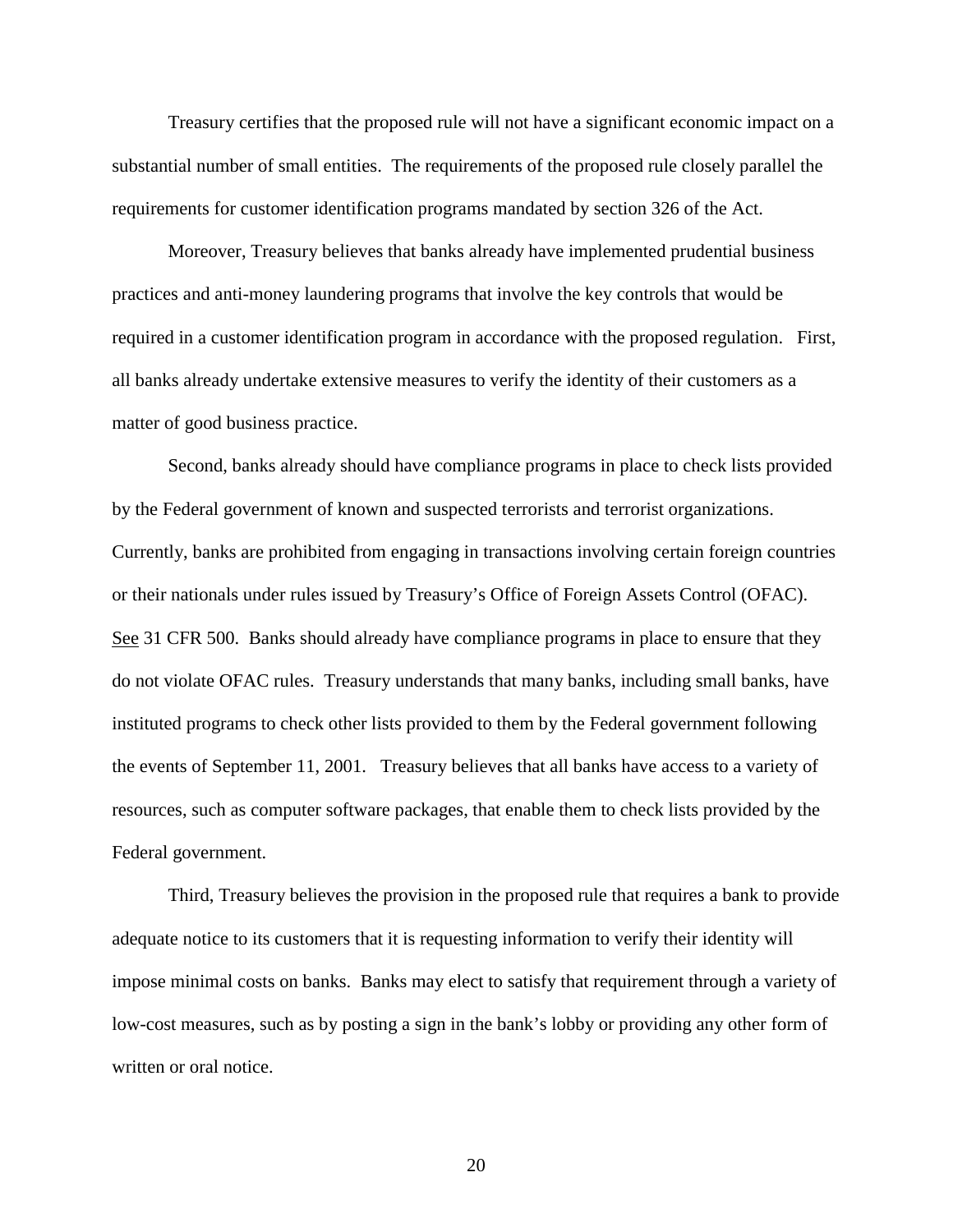The recordkeeping requirements similarly may impose some costs on banks, if, for example, some of the information that must be maintained as a consequence of implementing customer identification programs is not already retained. Treasury believes that the compliance burden, if any, is minimized for banks, including small banks, because the proposed regulation vests a bank with the discretion to design and implement appropriate recordkeeping procedures, including allowing banks to maintain electronic records in lieu of (or in combination with) paper records.

Finally, Treasury believes that the flexibility incorporated into the proposed rule will permit each bank to tailor its CIP to fit its own size and needs. In this regard, Treasury believes that expenditures associated with establishing and implementing a CIP will be commensurate with the size of a bank. If a bank is small, the burden to comply with the proposed rule should be *de minimis*.

#### **V. Paperwork Reduction Act**

The proposed rule contains recordkeeping and disclosure requirements that are subject to the Paperwork Reduction Act of 1995 (44 U.S.C. 3501 *et seq*.). In summary, the proposed rule requires banks to implement reasonable procedures to (1) maintain records of the information used to verify the person's identity and (2) provide notice of these procedures to customers. These recordkeeping and disclosure requirements are required under section 326 of the Act.

The proposed rule applies only to a financial institution that is a "bank" as defined in 31 CFR 103.11(c) lacking a Federal functional regulator. The proposed rule requires each bank to establish a written CIP that must include recordkeeping procedures and procedures for providing customers with notice that the bank is requesting information to verify their identity.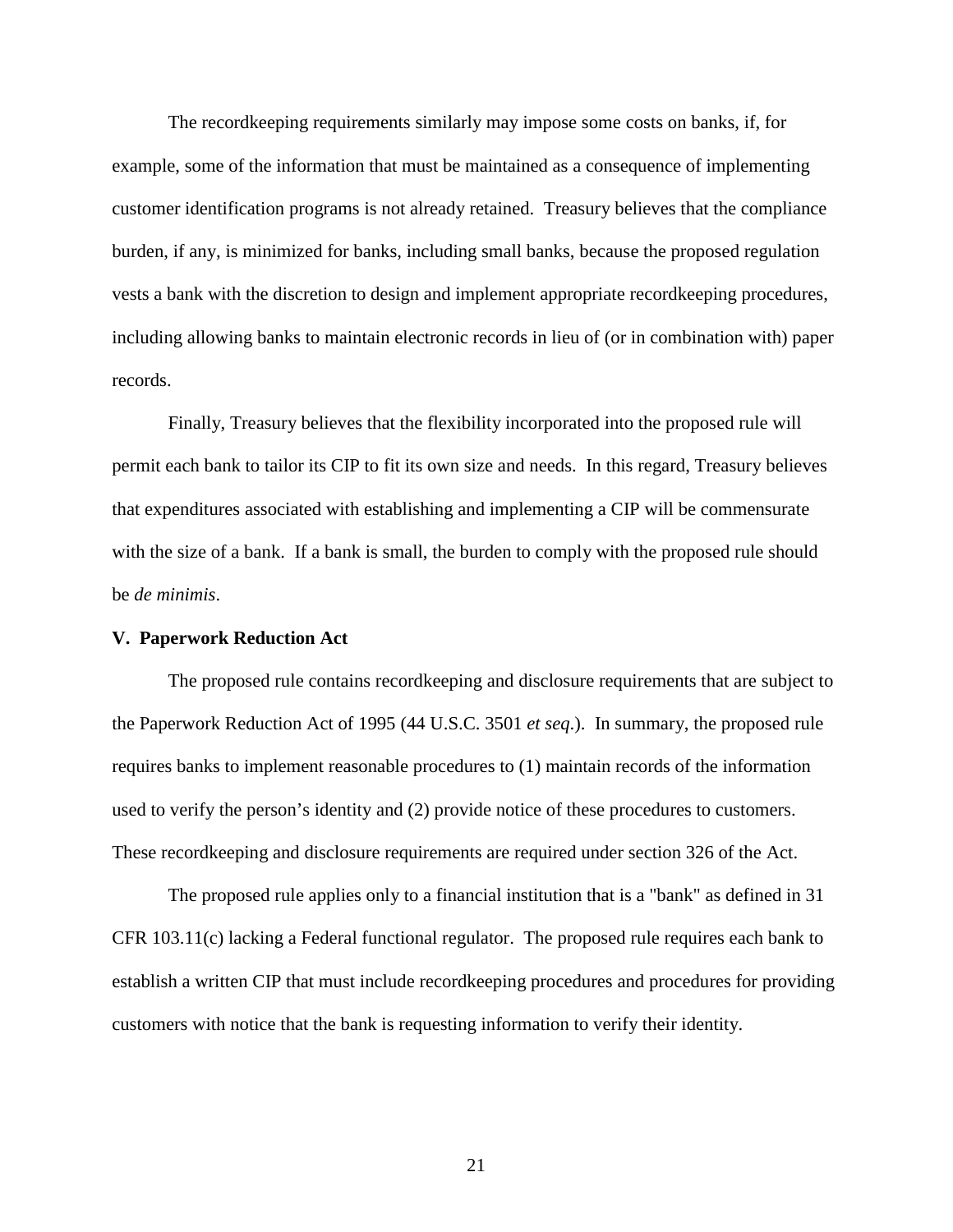The proposed rule requires a bank to maintain a record of (1) the identifying information provided by the customer, the type of identification document(s) reviewed, if any, the identification number of the document(s), and a copy of the identification document(s); (2) the means and results of any additional measures undertaken to verify the identity of the customer; and (3) the resolution of any discrepancy in the identifying information obtained. These records must be maintained at the bank for five years after the date the account is closed. Treasury believes that little burden is associated with the recordkeeping requirements of the proposal, because such recordkeeping is a usual and customary business practice. In addition, banks already must keep similar records to comply with existing regulations in 31 CFR Part 103 (see, e.g., 31 CFR 103.34, requiring certain records for each deposit or share account opened).

The proposed rule also requires banks to give customers "adequate notice" of the identity verification procedures. A bank may satisfy the notice requirement by posting a sign in the lobby or providing customers with any other form of written or oral notice. If the account is opened electronically, the bank may provide the notice electronically. Treasury believes that nominal burden is associated with the disclosure requirement of the proposal. This section requires a bank to notify its customers about the procedures the bank has implemented to verify their identities. However, a bank may choose among a variety of methods of providing adequate notice and may select the least burdensome method, given the circumstances under which customers seek to open new accounts.

A person is not required to respond to a collection of information unless it displays a currently valid Office of Management and Budget (OMB) control number. The collection of information requirements contained in the proposed rule have been submitted to the OMB by Treasury in accordance with the Paperwork Reduction Act of 1995 (44 U.S.C. 3507).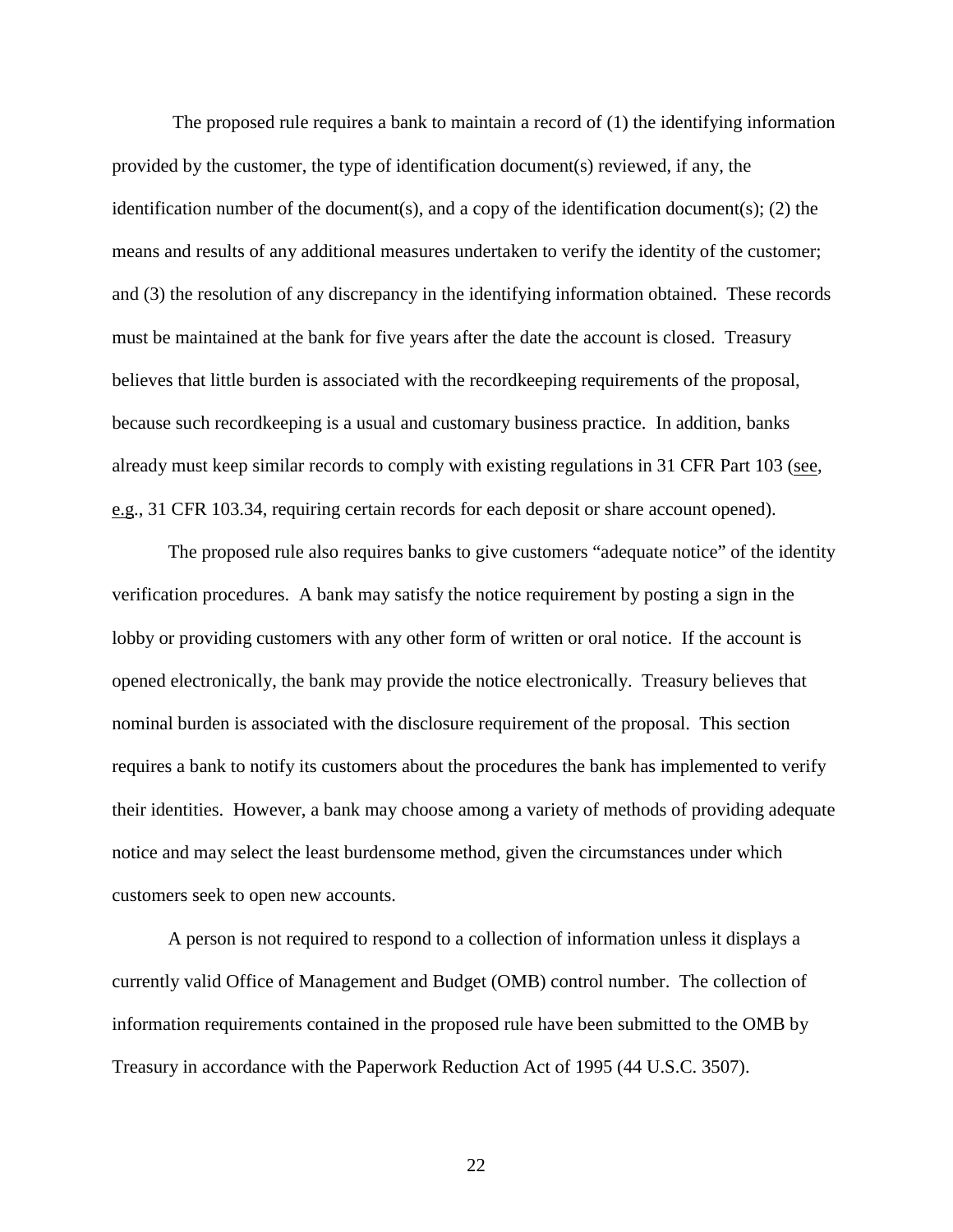The institutions subject to these requirements include private banks, credit unions, and trust companies that do not have a Federal functional regulator.

Estimated number of financial institutions: 2,460.

Estimated average annual burden for the recordkeeping requirements of the proposed rule per each financial institution respondent: 10 hours.

Estimated average annual burden for the disclosure requirements of the proposed rule per each financial institution respondent: 1 hour.

Estimated total annual recordkeeping and disclosure burden: 27,060 hours.

Treasury requests public comment on all aspects of the recordkeeping and disclosure requirements contained in this proposed rule, including how burdensome it would be for banks to comply with these requirements. Also, Treasury requests comment on whether the banks are currently maintaining the records requested by the proposal. Treasury also invites comment on:

(1) Whether the collections of information contained in the notice of proposed rulemaking are necessary for the proper performance of FinCEN's functions, including whether the information has practical utility;

(2) The accuracy of the estimated burden of the proposed information collections;

(3) Ways to enhance the quality, utility, and clarity of the information to be collected;

(4) Ways to minimize the burden of the information collections on respondents, including the use of automated collection techniques or other forms of information technology; and

(5) Estimates of capital or start-up costs and costs of operation, maintenance, and purchases of services to provide information.

Comments concerning the recordkeeping and disclosure requirements in the proposed rule should be sent (preferably by fax (202-395-6974)) to Desk Officer for the Department of the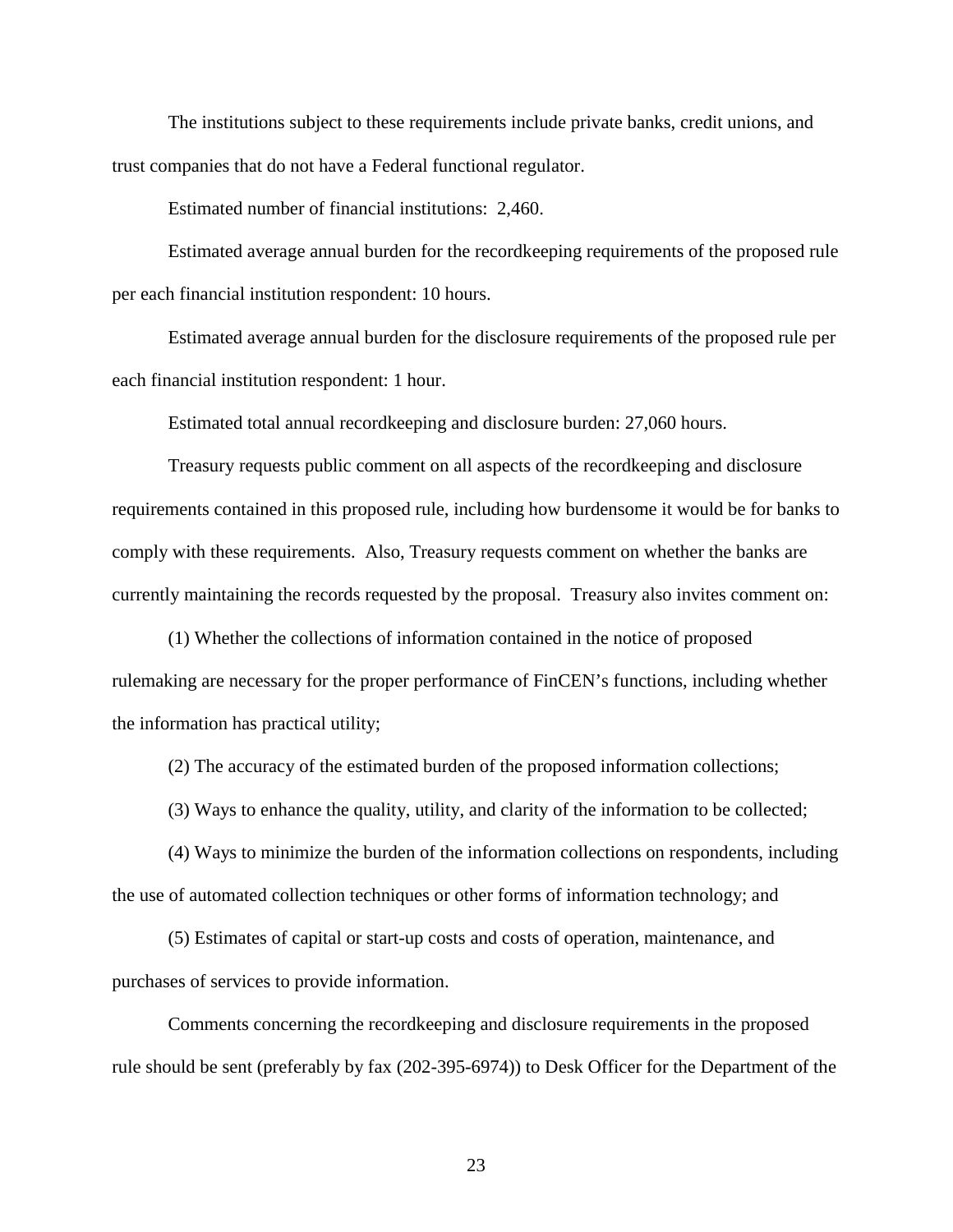Treasury, Office of Information and Regulatory Affairs, Office of Management and Budget, Paperwork Reduction Project (1506), Washington, DC 20503 (or by the Internet to jlackeyj@omb.eop.gov), with a copy to FinCEN by mail or the Internet at the addresses previously specified.

## **VI. Executive Order 12866**

Treasury has determined that this proposal is not a "significant regulatory action" under Executive Order 12866. The rule follows closely the requirements of section 326 of the Act.

Treasury believes banks already have procedures in place that fulfill most of the requirements of the proposed regulation. First, the procedures are a matter of good business practice. Second, banks should already have compliance programs in place to ensure they comply with OFAC rules prohibiting transactions with certain foreign countries or their nationals.

#### **Lists of Subjects in 31 CFR Part 103**

Administrative practice and procedure, Authority delegations (Government agencies), Banks, banking, Brokers, Currency, Foreign banking, Foreign currencies, Gambling, Investigations, Law enforcement, Penalties, Reporting and recordkeeping requirements, Securities.

#### **Authority and Issuance**

For the reasons set forth in the preamble, part 103 of title 31 of the Code of Federal Regulations is proposed to be amended as follows: